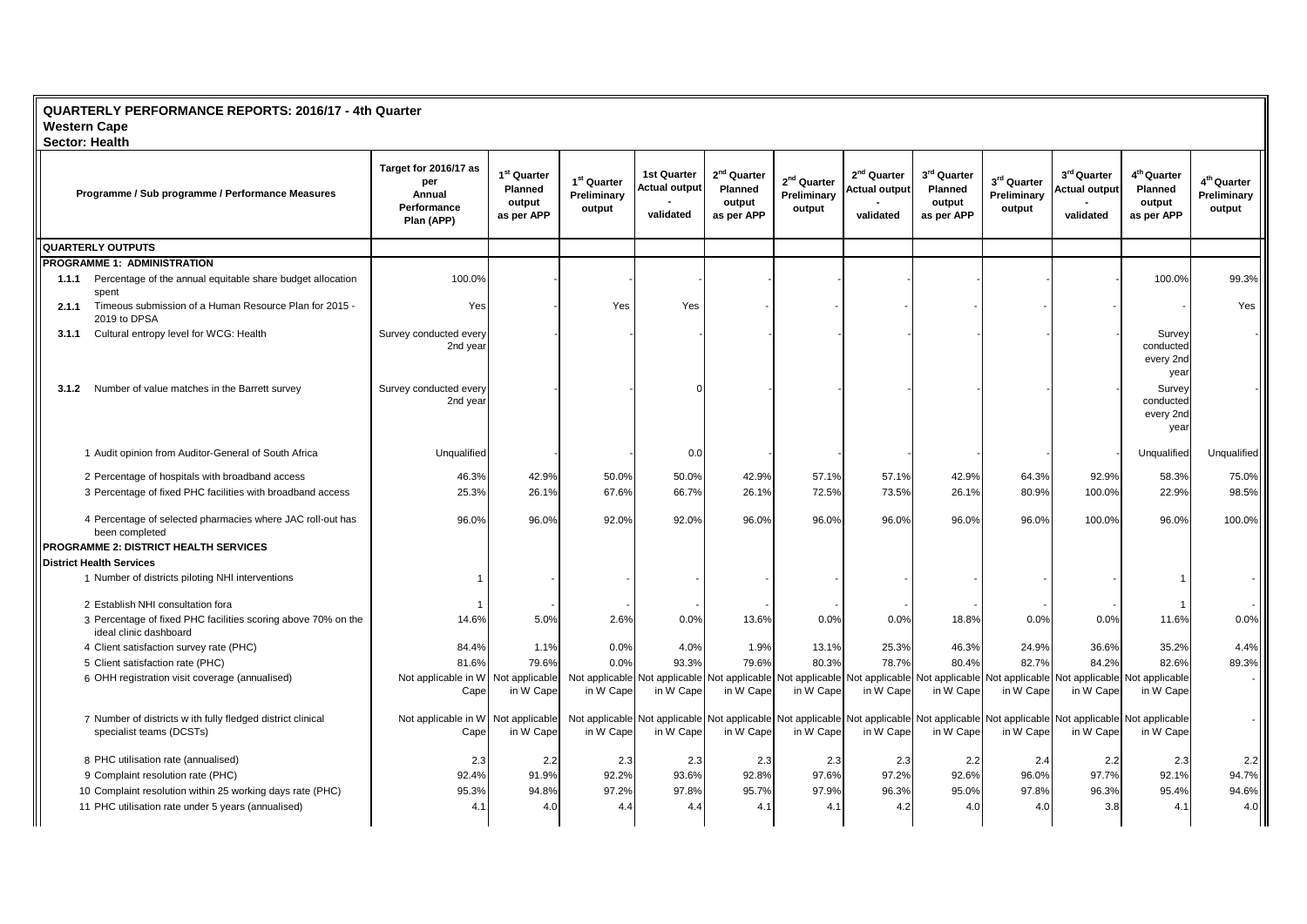| Programme / Sub programme / Performance Measures                                                                               | Target for 2016/17 as<br>per<br>Annual<br>Performance<br>Plan (APP) | 1 <sup>st</sup> Quarter<br>Planned<br>output<br>as per APP | 1 <sup>st</sup> Quarter<br>Preliminary<br>output | <b>1st Quarter</b><br>Actual output<br>validated | $2nd$ Quarter<br>Planned<br>output<br>as per APP | $2nd$ Quarter<br>Preliminary<br>output | 2 <sup>nd</sup> Quarter<br><b>Actual output</b><br>validated | $3^{\text{rd}}$ Quarter<br>Planned<br>output<br>as per APP | 3rd Quarter<br>Preliminary<br>output | $3^{\text{rd}}$ Quarter<br>Actual output<br>validated | 4 <sup>th</sup> Quarter<br>Planned<br>output<br>as per APP | 4 <sup>th</sup> Quarter<br>Preliminary<br>output |
|--------------------------------------------------------------------------------------------------------------------------------|---------------------------------------------------------------------|------------------------------------------------------------|--------------------------------------------------|--------------------------------------------------|--------------------------------------------------|----------------------------------------|--------------------------------------------------------------|------------------------------------------------------------|--------------------------------------|-------------------------------------------------------|------------------------------------------------------------|--------------------------------------------------|
| 12 Provincial PHC expenditure per uninsured person in 2014/15                                                                  | R 632                                                               | R 632                                                      | R 589                                            | R 607                                            | R 632                                            | R 624                                  | R 623                                                        | R 632                                                      | R 667                                | R 668                                                 | R 632                                                      | R 605                                            |
| Rand<br>13 Provincial PHC expenditure per uninsured person                                                                     | R 750                                                               | R 750                                                      | R 699                                            | R 720                                            | R 750                                            | R 741                                  | R 739                                                        | R 750                                                      | R 792                                | R 792                                                 | R 750                                                      | R 718                                            |
| <b>District Hospitals</b>                                                                                                      |                                                                     |                                                            |                                                  |                                                  |                                                  |                                        |                                                              |                                                            |                                      |                                                       |                                                            |                                                  |
| 1 National core standards self-assessment rate (district<br>hospitals)                                                         | 100.0%                                                              | 0.0%                                                       | 5.9%                                             | 14.7%                                            | 2.9%                                             | 14.7%                                  | 17.6%                                                        | 58.8%                                                      | 35.3%                                | 44.1%                                                 | 38.2%                                                      | 14.7%                                            |
| 2 Quality improvement plan after self-assessment rate (district<br>hospitals)                                                  | 97.1%                                                               | 0.0%                                                       | 50.0%                                            | 20.0%                                            | 0.0%                                             | 40.0%                                  | 50.0%                                                        | 55.9%                                                      | 25.0%                                | 100.0%                                                | 41.2%                                                      | 180.0%                                           |
| 3 Percentage of hospitals compliant with all extreme and vital<br>measures of the national core standards (district hospitals) | 8.8%                                                                | 0.0%                                                       | 50.0%                                            | 20.0%                                            | 0.0%                                             | 0.0%                                   | 0.0%                                                         | 5.9%                                                       | 0.0%                                 | 6.7%                                                  | 2.9%                                                       | 20.0%                                            |
| 4 Client satisfaction survey rate (district hospitals)                                                                         | 100.0%                                                              | 0.0%                                                       | 0.0%                                             | 0.0%                                             | 5.9%                                             | 14.7%                                  | 11.8%                                                        | 61.8%                                                      | 14.7%                                | 35.3%                                                 | 32.4%                                                      | 14.7%                                            |
| 5 Client satisfaction rate (district hospitals)                                                                                | 88.9%                                                               | 0.0%                                                       | 0.0%                                             | 0.0%                                             | 0.0%                                             | 89.2%                                  | 86.2%                                                        | 0.0%                                                       | 83.7%                                | 88.2%                                                 | 88.9%                                                      | 87.0%                                            |
| 6 Average length of stay (district hospitals)                                                                                  | 3.3                                                                 | 3.3                                                        | 3.2                                              | 3.2                                              | 3.3                                              | 3.2                                    | 3.2                                                          | 3.3                                                        | 3.2                                  | 3.2                                                   | 3.3                                                        | 3.3                                              |
| 7 Inpatient bed utilisation rate (district hospitals)                                                                          | 90.4%                                                               | 90.9%                                                      | 86.3%                                            | 85.3%                                            | 90.3%                                            | 86.4%                                  | 85.7%                                                        | 90.2%                                                      | 83.9%                                | 83.4%                                                 | 90.1%                                                      | 82.5%                                            |
| 8 Expenditure per PDE (district hospitals)                                                                                     | R 2 015                                                             | R 2 032                                                    | R 1 928                                          | R 1 968                                          | R 2 037                                          | R 2 069                                | R 2 113                                                      | R 2 044                                                    | R 2 152                              | R 2 191                                               | R 2 044                                                    | R 2 231                                          |
| 9 Complaint resolution rate (district hospitals)                                                                               | 93.2%                                                               | 92.8%                                                      | 96.0%                                            | 95.4%                                            | 93.3%                                            | 93.6%                                  | 97.5%                                                        | 93.5%                                                      | 94.1%                                | 100.0%                                                | 93.1%                                                      | 98.2%                                            |
| 10 Complaint resolution within 25 working days rate (district<br>hospitals)                                                    | 92.4%                                                               | 92.8%                                                      | 91.1%                                            | 90.1%                                            | 93.1%                                            | 90.9%                                  | 89.8%                                                        | 92.0%                                                      | 92.9%                                | 91.1%                                                 | 91.8%                                                      | 95.0%                                            |
| 11 Expenditure per PDE in 2014/15 Rand (district hospitals)                                                                    | R 1 698                                                             | R 1 712                                                    | R 1 624                                          | R 1659                                           | R 1 716                                          | R 1744                                 | R 1781                                                       | R 1723                                                     | R 1814                               | R 1846                                                | R 1723                                                     | R 1880                                           |
| 12 Mortality and morbidity review rate (district hospitals)                                                                    | 80.4%                                                               | 84.1%                                                      | 90.2%                                            | 88.2%                                            | 82.1%                                            | 91.2%                                  | 90.2%                                                        | 76.2%                                                      | 76.5%                                | 84.3%                                                 | 79.2%                                                      | 82.4%                                            |
| <b>HAST</b>                                                                                                                    |                                                                     |                                                            |                                                  |                                                  |                                                  |                                        |                                                              |                                                            |                                      |                                                       |                                                            |                                                  |
| 1.1.1 TB programme success rate                                                                                                | 83.7%                                                               | 84.5%                                                      | 81.0%                                            | 81.4%                                            | 83.5%                                            | 80.4%                                  | 80.8%                                                        | 83.2%                                                      | 80.0%                                | 80.3%                                                 | 83.5%                                                      | 78.9%                                            |
| 2.1.1 ART retention in care after 12 months                                                                                    | 74.8%                                                               | 72.1%                                                      | 68.9%                                            | 69.3%                                            | 73.0%                                            | 68.5%                                  | 69.7%                                                        | 73.9%                                                      | 69.6%                                | 71.9%                                                 | 74.8%                                                      | 71.2%                                            |
| 2.1.2 ART retention in care after 48 months                                                                                    | 63.4%                                                               | 0.0%                                                       |                                                  |                                                  | 0.0%                                             |                                        |                                                              | 0.0%                                                       |                                      | 0.0%                                                  | 63.4%                                                      | 59.6%                                            |
| 1 Total adults remaining on ART                                                                                                | 214 978                                                             | 185 872                                                    | 198 484                                          | 201 432                                          | 195 458                                          | 204 405                                | 207 551                                                      | 204 970                                                    | 212 331                              | 212 695                                               | 214 978                                                    | 216 540                                          |
| 2 Total children remaining on ART                                                                                              | 8521                                                                | 7735                                                       | 8 0 7 5                                          | 8 0 4 9                                          | 8 0 0 8                                          | 7842                                   | 8 0 4 1                                                      | 8 2 6 9                                                    | 7913                                 | 7996                                                  | 8521                                                       | 7717                                             |
| 3 TB/HIV co-infected client on ART rate                                                                                        | 88.3%                                                               | 87.5%                                                      | 89.4%                                            | 89.5%                                            | 89.3%                                            | 88.2%                                  | 85.0%                                                        | 87.6%                                                      | 86.9%                                | 90.4%                                                 | 88.8%                                                      | 96.9%                                            |
| 4 Client tested for HIV (including ANC)                                                                                        | 1 247 532                                                           | 290 363                                                    | 323 867                                          | 327 902                                          | 338 582                                          | 336 908                                | 354 006                                                      | 311 968                                                    | 373 005                              | 342 665                                               | 306 618                                                    | 336 518                                          |
| 5 TB symptom 5 years and older screened rate                                                                                   | 14.6%                                                               | 14.4%                                                      | 24.8%                                            | 25.1%                                            | 14.8%                                            | 30.5%                                  | 30.5%                                                        | 14.5%                                                      | 31.9%                                | 32.0%                                                 | 14.7%                                                      | 34.1%                                            |
| 6 Male condom distribution rate (annualised)                                                                                   | 42.9<br>23560                                                       | 40.6<br>6022                                               | 48.8<br>2522                                     | 52.1<br>2932                                     | 43.4<br>6010                                     | 50.2<br>3540                           | 51.5<br>3619                                                 | 43.5<br>5642                                               | 46.3<br>2975                         | 45.4<br>2567                                          | 44.1<br>5886                                               | 39.4<br>2097                                     |
| 7 Medical male circumcision performed - total<br>8 TB new client treatment success rate                                        | 86.0%                                                               | 85.4%                                                      | 83.8%                                            | 83.8%                                            | 86.9%                                            | 83.6%                                  | 83.9%                                                        | 84.5%                                                      | 83.2%                                | 83.3%                                                 | 87.4%                                                      | 82.5%                                            |
| 9 TB client lost to follow up rate                                                                                             | 7.9%                                                                | 7.1%                                                       | 9.6%                                             | 9.6%                                             | 7.6%                                             | 9.3%                                   | 9.4%                                                         | 8.7%                                                       | 9.5%                                 | 9.5%                                                  | 8.3%                                                       | 10.0%                                            |
| 10 TB death rate                                                                                                               | 2.7%                                                                | 2.7%                                                       | 2.7%                                             | 2.7%                                             | 2.6%                                             | 3.3%                                   | 3.3%                                                         | 2.7%                                                       | 3.1%                                 | 3.0%                                                  | 2.8%                                                       | 3.0%                                             |
| 11 TB MDR confirmed treatment initiation rate                                                                                  | 84.2%                                                               |                                                            | 0.0%                                             | 0.0%                                             |                                                  |                                        | 103.4%                                                       |                                                            | 94.3%                                | 79.9%                                                 |                                                            | 85.5%                                            |
| 12 TB MDR treatment success rate                                                                                               | 44.3%                                                               | 45.5%                                                      | 41.8%                                            | 42.6%                                            | 43.7%                                            | 45.2%                                  | 45.2%                                                        | 44.0%                                                      | 34.3%                                | 41.1%                                                 | 43.8%                                                      | 42.6%                                            |
| <b>MCWH &amp; N</b>                                                                                                            |                                                                     |                                                            |                                                  |                                                  |                                                  |                                        |                                                              |                                                            |                                      |                                                       |                                                            |                                                  |
| Under 5 mortality rate (StatsSA)<br>1.1.1                                                                                      | 23                                                                  |                                                            |                                                  | $\sqrt{ }$                                       |                                                  | $\mathsf{C}$                           |                                                              |                                                            |                                      |                                                       | 23                                                         | 22                                               |
| 1 Antenatal 1st visit before 20 weeks rate                                                                                     | 66.9%                                                               | 66.8%                                                      | 68.0%                                            | 68.2%                                            | 67.0%                                            | 69.3%                                  | 70.0%                                                        | 66.7%                                                      | 71.6%                                | 70.9%                                                 | 67.0%                                                      | 69.0%                                            |
| 2 Mother postnatal visit within 6 days rate                                                                                    | 77.4%                                                               | 76.7%                                                      | 54.1%                                            | 56.9%                                            | 77.6%                                            | 56.1%                                  | 60.7%                                                        | 77.7%                                                      | 61.3%                                | 61.7%                                                 | 77.6%                                                      | 64.6%                                            |
| 3 Antenatal client initiated on ART rate                                                                                       | 77.2%                                                               | 77.4%                                                      | 81.5%                                            | 91.4%                                            | 77.0%                                            | 83.5%                                  | 93.4%                                                        | 77.1%                                                      | 91.1%                                | 87.6%                                                 | 77.3%                                                      | 90.6%                                            |
| 4 Infant 1st PCR test positive around 10 weeks rate                                                                            | 1.3%                                                                | 1.3%                                                       | 0.7%                                             | 0.7%                                             | 1.3%                                             | 0.8%                                   | 0.9%                                                         | 1.3%                                                       | 1.0%                                 | 0.8%                                                  | 1.3%                                                       | 1.2%                                             |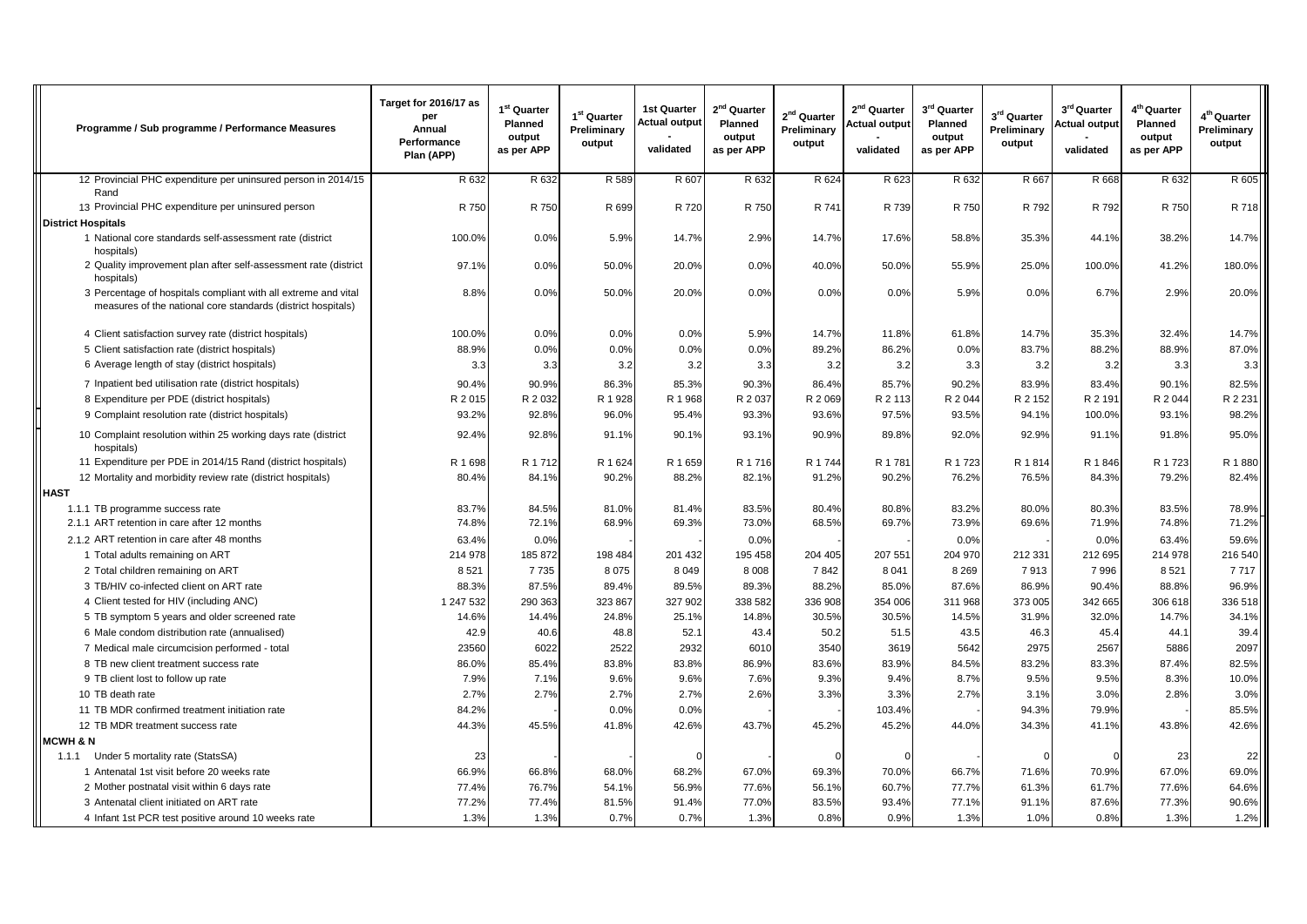| Programme / Sub programme / Performance Measures                       | Target for 2016/17 as<br>per<br>Annual<br>Performance<br>Plan (APP) | 1 <sup>st</sup> Quarter<br><b>Planned</b><br>output<br>as per APP | 1 <sup>st</sup> Quarter<br>Preliminary<br>output | <b>1st Quarter</b><br><b>Actual output</b><br>validated | 2 <sup>nd</sup> Quarter<br>Planned<br>output<br>as per APP | 2 <sup>nd</sup> Quarter<br>Preliminary<br>output | 2 <sup>nd</sup> Quarter<br><b>Actual output</b><br>validated | 3rd Quarter<br>Planned<br>output<br>as per APP | 3rd Quarter<br>Preliminary<br>output | 3rd Quarter<br><b>Actual output</b><br>validated | 4 <sup>th</sup> Quarter<br>Planned<br>output<br>as per APP | 4 <sup>th</sup> Quarter<br>Preliminary<br>output |
|------------------------------------------------------------------------|---------------------------------------------------------------------|-------------------------------------------------------------------|--------------------------------------------------|---------------------------------------------------------|------------------------------------------------------------|--------------------------------------------------|--------------------------------------------------------------|------------------------------------------------|--------------------------------------|--------------------------------------------------|------------------------------------------------------------|--------------------------------------------------|
| 5 Immunisation coverage under 1 year (annualised)                      | 98.3%                                                               | 97.7%                                                             | 89.4%                                            | 89.3%                                                   | 96.9%                                                      | 78.3%                                            | 81.9%                                                        | 97.7%                                          | 80.1%                                | 75.8%                                            | 100.9%                                                     | 75.1%                                            |
| 6 Measles 2nd dose coverage (annualised)                               | 79.9%                                                               | 78.1%                                                             | 119.2%                                           | 113.3%                                                  | 80.2%                                                      | 94.6%                                            | 94.6%                                                        | 78.7%                                          | 85.8%                                | 83.6%                                            | 82.5%                                                      | 81.9%                                            |
| 7 DTaP-IPV/Hib 3 - Measles 1st dose drop-out rate                      | 2.6%                                                                | 2.6%                                                              | $-63.5%$                                         | $-54.8%$                                                | 2.6%                                                       | $-22.3%$                                         | $-23.9%$                                                     | 2.6%                                           | $-9.5%$                              | $-3.4%$                                          | 2.6%                                                       | 3.1%                                             |
| 8 Child under 5 years diarrhoea case fatality rate                     | 0.2%                                                                | 0.1%                                                              | 0.4%                                             | 0.4%                                                    | 0.1%                                                       | 0.2%                                             | 0.3%                                                         | 0.1%                                           | 0.2%                                 | 0.2%                                             | 0.3%                                                       | 0.2%                                             |
| 9 Child under 5 years pneumonia case fatality rate                     | 0.3%                                                                | 0.3%                                                              | 0.3%                                             | 0.4%                                                    | 0.3%                                                       | 0.1%                                             | 0.2%                                                         | 0.3%                                           | 0.4%                                 | 0.6%                                             | 0.2%                                                       | 0.1%                                             |
| 10 Child under 5 years severe acute malnutrition case fatality<br>rate | 1.7%                                                                | 1.8%                                                              | 0.0%                                             | 0.0%                                                    | 1.8%                                                       | 2.1%                                             | 2.7%                                                         | 1.5%                                           | 1.4%                                 | 0.7%                                             | 1.6%                                                       | 0.8%                                             |
| 11 School Grade 1 screening coverage (annualised)                      | 45 890                                                              | 12 573                                                            | 70.0%                                            | 73.0%                                                   | 14 601                                                     | 25.3%                                            | 12 991                                                       | 9 3 3 0                                        | 11 233                               | 13818                                            | 9 3 8 5                                                    | 9 9 0 8                                          |
| 12 School Grade 8 screening coverage (annualised)                      | 7845                                                                | 1 7 7 9                                                           | 25.4%                                            | 18.0%                                                   | 2 1 7 2                                                    | 10.1%                                            | 1 7 1 9                                                      | 2 3 0 1                                        | 1 3 9 5                              | 1 4 0 2                                          | 1593                                                       | 3 2 8 8                                          |
| 13 Couple year protection rate (annualised)                            | 58.4%                                                               | 59.6%                                                             | 60.1%                                            | 58.7%                                                   | 59.2%                                                      | 61.2%                                            | 59.2%                                                        | 57.3%                                          | 54.1%                                | 54.4%                                            | 57.4%                                                      | 50.8%                                            |
| 14 Cervical cancer screening coverage (annualised)                     | 57.6%                                                               | 54.8%                                                             | 52.3%                                            | 52.4%                                                   | 61.7%                                                      | 57.7%                                            | 61.9%                                                        | 56.4%                                          | 59.8%                                | 50.8%                                            | 57.4%                                                      | 52.3%                                            |
| 15 Human Papilloma Virus vaccine 1st dose coverage                     | 33 613                                                              | 18 4 36                                                           | 36 135                                           | 36 135                                                  | 5 0 5 9                                                    |                                                  |                                                              | 5 0 5 9                                        |                                      |                                                  | 5 0 5 9                                                    |                                                  |
| 16 Human Papilloma Virus vaccine 2nd dose coverage                     | 32 497                                                              | 4 7 4 7                                                           |                                                  |                                                         | 12766                                                      | 34 30 5                                          | 34 941                                                       | 4 7 4 7                                        |                                      |                                                  | 10 237                                                     |                                                  |
| 17 Vitamin A dose 12 - 59 months coverage (annualised)                 | 48.1%                                                               | 47.4%                                                             | 55.4%                                            | 53.6%                                                   | 48.3%                                                      | 46.9%                                            | 49.5%                                                        | 46.8%                                          | 36.7%                                | 35.8%                                            | 50.1%                                                      | 56.8%                                            |
| 18 Infant exclusively breastfed at HepB 3rd dose rate                  | 28.2%                                                               | 22.5%                                                             | 30.7%                                            | 31.7%                                                   | 22.4%                                                      | 34.6%                                            | 33.2%                                                        | 22.4%                                          | 34.1%                                | 32.3%                                            | 44.9%                                                      | 29.4%                                            |
| 19 Maternal mortality in facility ratio (annualised)                   |                                                                     |                                                                   | 38                                               | 51                                                      |                                                            | 58                                               | 57                                                           | 41                                             | $\Delta$                             | 68                                               | 36                                                         | 14                                               |
| 20 Inpatient early neonatal death rate                                 |                                                                     |                                                                   |                                                  |                                                         |                                                            |                                                  |                                                              |                                                |                                      |                                                  |                                                            |                                                  |
| 21 Measles 1st dose under 1 year coverage (annualised)                 | 101.0%                                                              | 100.3%                                                            | 116.5%                                           | 113.2%                                                  | 99.5%                                                      | 92.9%                                            | 95.3%                                                        | 100.4%                                         | 93.2%                                | 92.2%                                            | 103.9%                                                     | 91.1%                                            |
| 22 Pneumococcal vaccine (PCV) 3rd dose coverage<br>(annualised)        | 100.6%                                                              | 100.0%                                                            | 93.0%                                            | 92.5%                                                   | 99.2%                                                      | 87.3%                                            | 90.2%                                                        | 100.0%                                         | 85.4%                                | 82.2%                                            | 103.2%                                                     | 81.4%                                            |
| 23 Rotavirus (RV) 2nd dose coverage (annualised)                       | 102.0%                                                              | 102.0%                                                            | 86.4%                                            | 88.7%                                                   | 103.1%                                                     | 92.6%                                            | 93.1%                                                        | 101.4%                                         | 90.7%                                | 89.8%                                            | 101.4%                                                     | 86.4%                                            |
| <b>Disease Prevention and Control</b>                                  |                                                                     |                                                                   |                                                  |                                                         |                                                            |                                                  |                                                              |                                                |                                      |                                                  |                                                            |                                                  |
| 1 Client screened for hypertension                                     | 8 2 1 0                                                             | 2 0 5 3                                                           | 16 857                                           | 27 983                                                  | 2053                                                       | 81 335                                           | 95 778                                                       | 2 0 5 3                                        | 136 787                              | 130 527                                          | 2053                                                       | 158 043                                          |
| 2 Client screened for diabetes                                         | 41 049                                                              | 10 26 2                                                           | 13 4 37                                          | 22 3 45                                                 | 10 262                                                     | 67790                                            | 75 392                                                       | 10 26 2                                        | 101 924                              | 94 366                                           | 10 26 2                                                    | 107 894                                          |
| 3 Client screened for mental health                                    | 0.1%                                                                | 0.1%                                                              | 0.0%                                             | 0.0%                                                    | 0.1%                                                       | 0.0%                                             | 0.0%                                                         | 0.1%                                           | 0.0%                                 | 0.0%                                             | 0.1%                                                       | 0.0%                                             |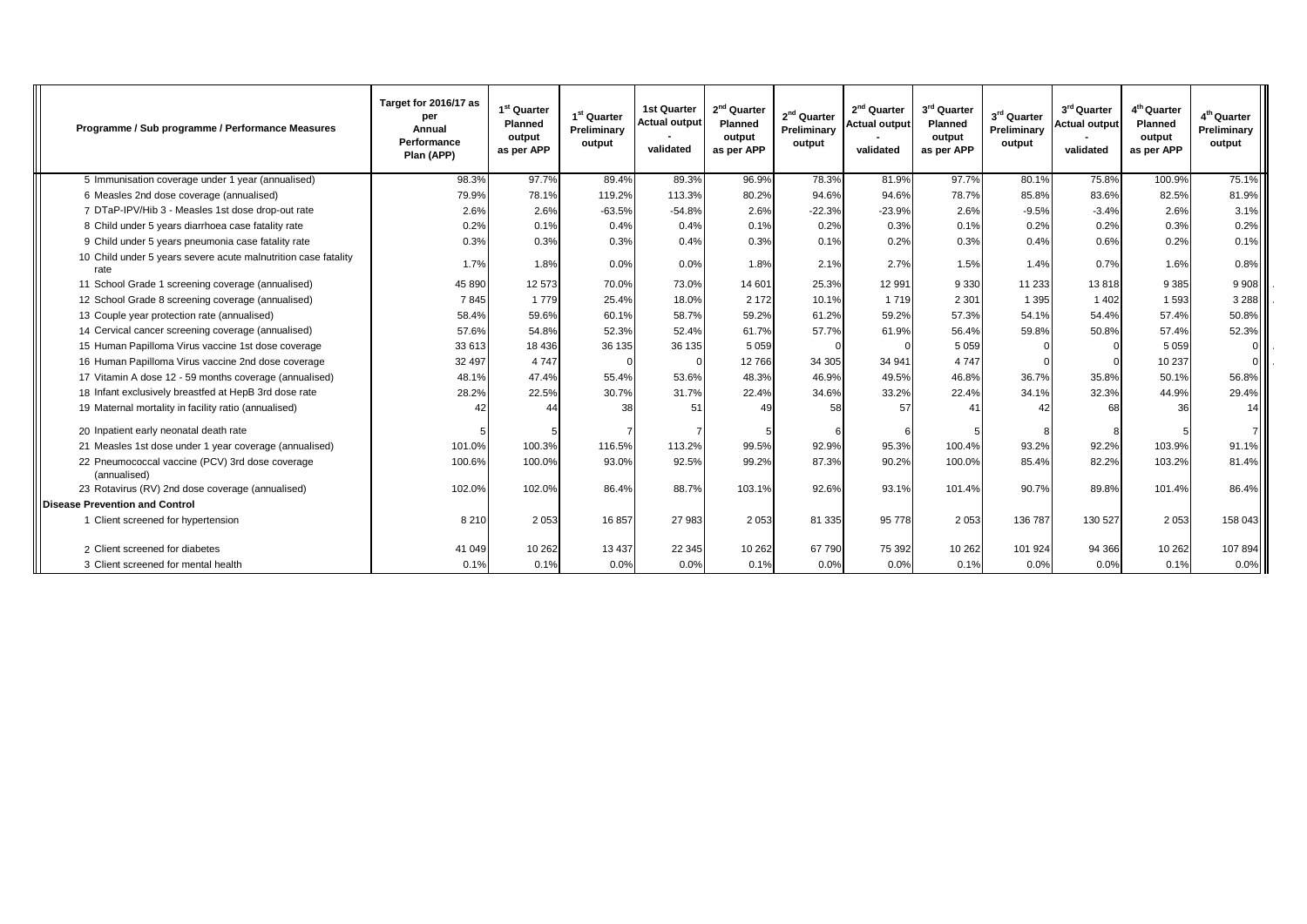| Programme / Sub programme / Performance Measures                                                                               | Target for 2016/17 as<br>per<br>Annual<br>Performance<br>Plan (APP) | 1 <sup>st</sup> Quarter<br><b>Planned</b><br>output<br>as per APP | 1 <sup>st</sup> Quarter<br>Preliminary<br>output | <b>1st Quarter</b><br><b>Actual output</b><br>validated | 2 <sup>nd</sup> Quarter<br><b>Planned</b><br>output<br>as per APP | $2nd$ Quarter<br>Preliminary<br>output | 2 <sup>nd</sup> Quarter<br><b>Actual output</b><br>validated | 3 <sup>rd</sup> Quarter<br>Planned<br>output<br>as per APP | 3rd Quarter<br>Preliminary<br>output | 3 <sup>rd</sup> Quarter<br>Actual output<br>validated | 4 <sup>th</sup> Quarter<br><b>Planned</b><br>output<br>as per APP | 4 <sup>th</sup> Quarter<br>Preliminary<br>output |
|--------------------------------------------------------------------------------------------------------------------------------|---------------------------------------------------------------------|-------------------------------------------------------------------|--------------------------------------------------|---------------------------------------------------------|-------------------------------------------------------------------|----------------------------------------|--------------------------------------------------------------|------------------------------------------------------------|--------------------------------------|-------------------------------------------------------|-------------------------------------------------------------------|--------------------------------------------------|
| 4 Cataract surgery rate in uninsured population (annualised)                                                                   | 1661                                                                | 1 6 8 4                                                           | 1829                                             | 1895                                                    | 1729                                                              | 1613                                   | 1753                                                         | 1690                                                       | 1821                                 | 1526                                                  | 1543                                                              | 1553                                             |
| 5 Malaria case fatality rate                                                                                                   | 2.3%                                                                | 1.7%                                                              | 0.0%                                             | 0.0%                                                    | 1.7%                                                              | 0.0%                                   | 0.0%                                                         | 1.7%                                                       | 2.7%                                 | 3.6%                                                  | 4.0%                                                              | 0.0%                                             |
| PROGRAMME 3: EMERGENCY MEDICAL SERVICES                                                                                        |                                                                     |                                                                   |                                                  |                                                         |                                                                   |                                        |                                                              |                                                            |                                      |                                                       |                                                                   |                                                  |
| 1.1.1 Number of WCG: Health operational ambulances registered<br>and licensed                                                  | 248                                                                 |                                                                   |                                                  |                                                         |                                                                   |                                        |                                                              |                                                            |                                      |                                                       | 248                                                               | 246                                              |
| 1 EMS P1 urban response under 15 minutes rate                                                                                  | 67.0%                                                               | 67.0%                                                             | 58.7%                                            | 58.7%                                                   | 67.0%                                                             | 56.9%                                  | 56.6%                                                        | 67.0%                                                      | 56.9%                                | 59.3%                                                 | 67.0%                                                             | 60.2%                                            |
| 2 EMS P1 rural response under 40 minutes rate                                                                                  | 84.0%                                                               | 84.0%                                                             | 79.8%                                            | 78.2%                                                   | 84.0%                                                             | 78.6%                                  | 79.0%                                                        | 84.0%                                                      | 80.2%                                | 80.7%                                                 | 84.0%                                                             | 78.9%                                            |
| 3 EMS inter-facility transfer rate                                                                                             | 40.0%                                                               | 40.0%                                                             | 41.4%                                            | 40.8%                                                   | 40.0%                                                             | 38.5%                                  | 38.6%                                                        | 40.0%                                                      | 38.8%                                | 36.4%                                                 | 40.0%                                                             | 41.4%                                            |
| 4 EMS operational ambulance coverage                                                                                           | 0.40                                                                | 0.40                                                              | 0.35                                             | 0.35                                                    | 0.40                                                              | 0.35                                   | 0.35                                                         | 0.40                                                       | 0.34                                 | 0.36                                                  | 0.40                                                              | 0.35                                             |
| 5 Rostered ambulances per 10 000 people                                                                                        | 25.9%                                                               | 25.9%                                                             | 23.3%                                            | 23.7%                                                   | 25.9%                                                             | 23.8%                                  | 23.1%                                                        | 25.9%                                                      | 23.8%                                | 28.5%                                                 | 25.9%                                                             | 25.6%                                            |
| 6 Total number of EMS emergency cases                                                                                          | 554 519                                                             | 138 630                                                           | 126 822                                          | 126 800                                                 | 138 630                                                           | 131 150                                | 130 626                                                      | 138 630                                                    | 131 334                              | 138 607                                               | 138 629                                                           | 120 863                                          |
| 7 EMS P1 call response under 60 minutes rate                                                                                   | 98.0%                                                               | 98.0%                                                             | 95.0%                                            | 95.0%                                                   | 98.0%                                                             | 94.8%                                  | 94.7%                                                        | 98.0%                                                      | 94.7%                                | 95.2%                                                 | 98.0%                                                             | 94.6%                                            |
| 8 EMS all calls response under 60 minutes rate                                                                                 | 70%                                                                 | 70%                                                               | 65%                                              | 65%                                                     | 70%                                                               | 65%                                    | 65%                                                          | 70%                                                        | 66%                                  | 68%                                                   | 70%                                                               | 69%                                              |
| PROGRAMME 4: PROVINCIAL HOSPITAL SERVICES                                                                                      |                                                                     |                                                                   |                                                  |                                                         |                                                                   |                                        |                                                              |                                                            |                                      |                                                       |                                                                   |                                                  |
| <b>General (Regional) Hospitals</b>                                                                                            |                                                                     |                                                                   |                                                  |                                                         |                                                                   |                                        |                                                              |                                                            |                                      |                                                       |                                                                   |                                                  |
| 1.1.1 Actual (usable) beds in regional hospitals                                                                               | 1 3 9 3                                                             |                                                                   |                                                  |                                                         |                                                                   |                                        |                                                              |                                                            |                                      |                                                       | 1 3 9 3                                                           | 1 3 9 3                                          |
| 1 National core standards self-assessment rate (regional<br>hospitals)                                                         | 100.0%                                                              |                                                                   | 0.0%                                             | 0.0%                                                    |                                                                   |                                        | 20.0%                                                        |                                                            | 60.0%                                | 60.0%                                                 | 100.0%                                                            | 0.0%                                             |
| 2 Quality improvement plan after self-assessment rate<br>(regional hospitals)                                                  | 100.0%                                                              |                                                                   | 0.0%                                             | 0.0%                                                    |                                                                   | 0.0%                                   | 20.0%                                                        |                                                            | 20.0%                                | 66.7%                                                 | 100.0%                                                            | 0.0%                                             |
| 3 Percentage of hospitals compliant with all extreme and vital<br>measures of the national core standards (regional hospitals) | 100.0%                                                              |                                                                   | 0.0%                                             | 0.0%                                                    |                                                                   |                                        | 0.0%                                                         |                                                            | 0.0%                                 | 0.0%                                                  | 100.0%                                                            | 0.0%                                             |
| 4 Patient satisfaction survey rate (regional hospitals)                                                                        | 100.0%                                                              |                                                                   | 0.0%                                             | 0.0%                                                    |                                                                   |                                        | 0.0%                                                         |                                                            | 40.0%                                | 80.0%                                                 | 100.0%                                                            | 0.0%                                             |
| 5 Patient satisfaction rate (regional hospitals)                                                                               | 91.9%                                                               |                                                                   |                                                  | 0.0%                                                    |                                                                   | 0.0%                                   |                                                              |                                                            |                                      | 90.3%                                                 | 91.9%                                                             | 0.0%                                             |
| 6 Average length of stay (regional hospitals)                                                                                  | 3.90                                                                | 3.90                                                              | 3.95                                             | 4.00                                                    | 3.80                                                              | 3.93                                   | 3.94                                                         | 3.90                                                       | 4.04                                 | 4.14                                                  | 3.90                                                              | 3.98                                             |
| 7 Inpatient bed utilisation rate (regional hospitals)                                                                          | 84.7%                                                               | 86.7%                                                             | 89.5%                                            | 89.6%                                                   | 84.3%                                                             | 88.3%                                  | 88.2%                                                        | 84.4%                                                      | 90.7%                                | 91.3%                                                 | 83.3%                                                             | 87.0%                                            |
| 8 Expenditure per PDE (regional hospitals)                                                                                     | R 3 0 3 9                                                           | R 2 927                                                           | R 2674                                           | R 2747                                                  | R 2 842                                                           | R 2 950                                | R 2 993                                                      | R 2 862                                                    | R 2 836                              | R 2 8 2 6                                             | R 3 517                                                           | R 2 978                                          |
| 9 Complaint resolution rate (regional hospitals)                                                                               | 99.3%                                                               | 98.9%                                                             | 100.0%                                           | 100.0%                                                  | 98.9%                                                             | 100.0%                                 | 97.7%                                                        | 100.0%                                                     | 100.0%                               | 100.0%                                                | 100.0%                                                            | 100.0%                                           |
| 10 Complaint resolution within 25 working days rate (regional<br>hospitals)                                                    | 98.3%                                                               | 98.9%                                                             | 96.8%                                            | 96.3%                                                   | 98.9%                                                             | 100.0%                                 | 98.8%                                                        | 96.8%                                                      | 97.1%                                | 96.4%                                                 | 98.2%                                                             | 97.9%                                            |
| <b>ADDITIONAL PROVINCIAL INDICATORS</b>                                                                                        |                                                                     |                                                                   |                                                  |                                                         |                                                                   |                                        |                                                              |                                                            |                                      |                                                       |                                                                   |                                                  |
| 11 Expenditure per PDE in 2014/15 Rand (regional hospitals)                                                                    | R 2 561                                                             | R 2 620                                                           | R 2 253                                          | R 2 3 1 5                                               | R 2 543                                                           | R 2 486                                | R 2 523                                                      | R 2 5 6 2                                                  | R 2 390                              | R 2 382                                               | R 2 5 23                                                          | R 2 510                                          |
| Mortality and morbidity review rate (regional hospitals)                                                                       | 83.3%                                                               | 84.3%                                                             | 96.1%                                            | 96.1%                                                   | 84.3%                                                             | 100.0%                                 | 78.4%                                                        | 84.3%                                                      | 86.3%                                | 98.0%                                                 | 80.4%                                                             | 76.5%                                            |
| 12 National core standards self-assessment rate (TB hospitals)                                                                 | 83.3%                                                               |                                                                   | 0.0%                                             | 33.3%                                                   |                                                                   | 25.0%                                  | 16.7%                                                        |                                                            | 16.7%                                | 33.3%                                                 | 83.3%                                                             | 0.0%                                             |
| <b>Tuberculosis Hospitals</b>                                                                                                  |                                                                     |                                                                   |                                                  |                                                         |                                                                   |                                        |                                                              |                                                            |                                      |                                                       |                                                                   |                                                  |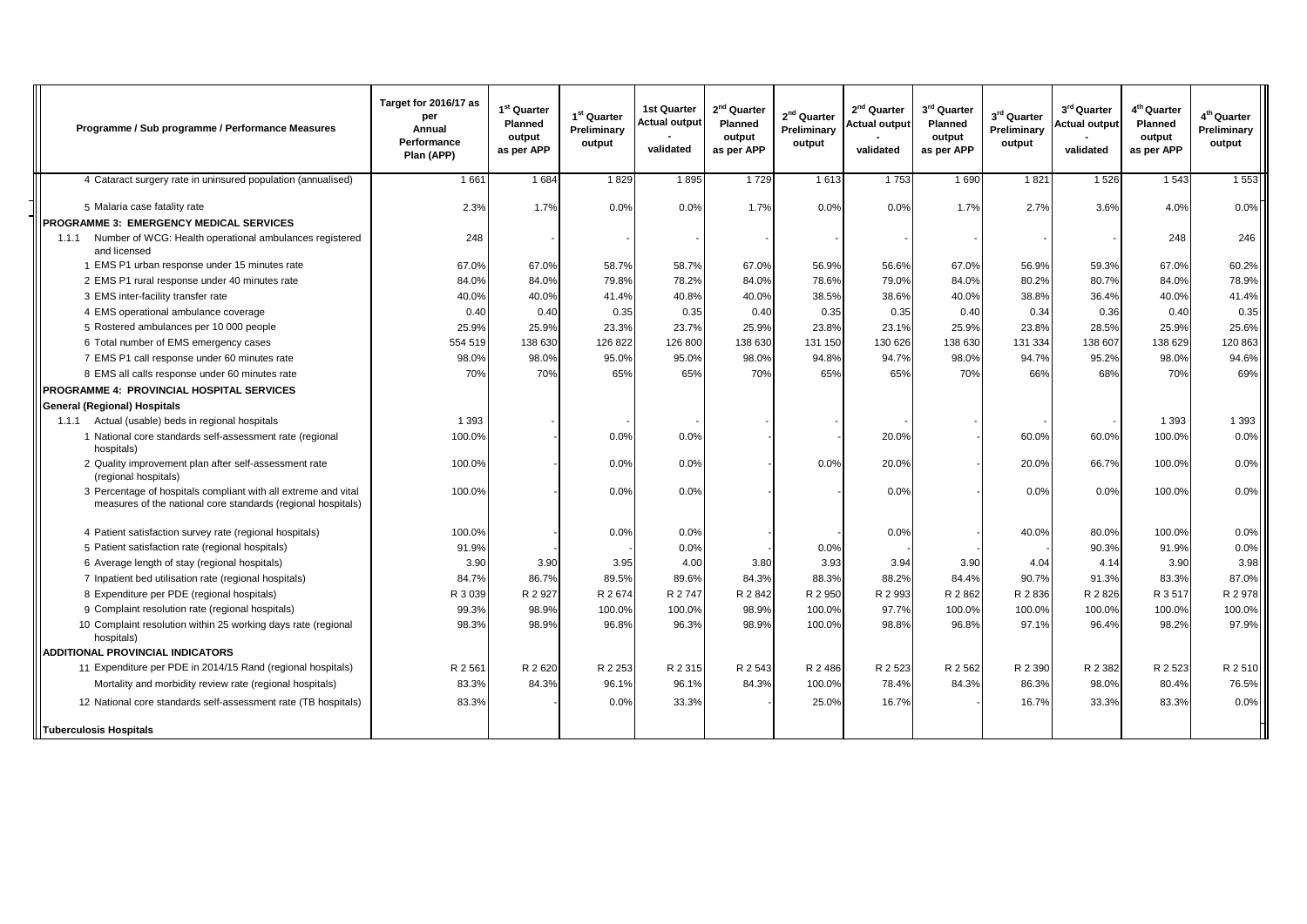| Programme / Sub programme / Performance Measures                                                                                     | Target for 2016/17 as<br>per<br>Annual<br>Performance<br>Plan (APP) | 1 <sup>st</sup> Quarter<br><b>Planned</b><br>output<br>as per APP | 1 <sup>st</sup> Quarter<br>Preliminary<br>output | <b>1st Quarter</b><br><b>Actual output</b><br>validated | 2 <sup>nd</sup> Quarter<br>Planned<br>output<br>as per APP | $2nd$ Quarter<br>Preliminary<br>output | 2 <sup>nd</sup> Quarter<br><b>Actual output</b><br>validated | 3rd Quarter<br><b>Planned</b><br>output<br>as per APP | $3^{\rm rd}$ Quarter<br>Preliminary<br>output | 3rd Quarter<br><b>Actual output</b><br>validated | 4 <sup>th</sup> Quarter<br>Planned<br>output<br>as per APP | 4 <sup>th</sup> Quarter<br>Preliminary<br>output |
|--------------------------------------------------------------------------------------------------------------------------------------|---------------------------------------------------------------------|-------------------------------------------------------------------|--------------------------------------------------|---------------------------------------------------------|------------------------------------------------------------|----------------------------------------|--------------------------------------------------------------|-------------------------------------------------------|-----------------------------------------------|--------------------------------------------------|------------------------------------------------------------|--------------------------------------------------|
| Actual (usable) beds in tuberculosis hospitals<br>1.1.1                                                                              | 1026                                                                |                                                                   |                                                  |                                                         |                                                            |                                        |                                                              |                                                       |                                               |                                                  | 1026                                                       | 1026                                             |
| 1 National core standards self-assessment rate (TB hospitals)                                                                        | 83.3%                                                               |                                                                   | 0.0%                                             | 33.3%                                                   |                                                            | 25.0%                                  | 16.7%                                                        |                                                       | 16.7%                                         | 33.3%                                            | 83.3%                                                      | 0.0%                                             |
| 2 Quality improvement plan after self-assessment rate (TB<br>hospitals)                                                              | 100.0%                                                              | 0.0%                                                              | 0.0%                                             | 0.0%                                                    | 0.0%                                                       | 100.0%                                 | 100.0%                                                       |                                                       | 200.0%                                        | 33.3%                                            | 100.0%                                                     | 0.0%                                             |
| 3 Percentage of hospitals compliant with all extreme and vital<br>measures of the national core standards (TB hospitals)             | 0.0%                                                                | 0.0%                                                              | 0.0%                                             | 0.0%                                                    | 0.0%                                                       |                                        | 0.0%                                                         | 0.0%                                                  | 0.0%                                          | 50.0%                                            | 0.0%                                                       | 0.0%                                             |
| 4 Patient satisfaction survey rate (TB hospitals)                                                                                    | 100.0%                                                              |                                                                   | 0.0%                                             | 0.0%                                                    | 0.0%                                                       | 0.0%                                   | 16.7%                                                        |                                                       | 75.0%                                         | 50.0%                                            | 100.0%                                                     | 16.7%                                            |
| 5 Patient satisfaction rate (TB hospitals)                                                                                           | 91.4%                                                               | 0.0%                                                              | 0.0%                                             | 0.0%                                                    | 0.0%                                                       | 0.0%                                   |                                                              | 0.0%                                                  |                                               |                                                  | 91.4%                                                      | 96.3%                                            |
| 6 Average length of stay (TB hospitals)                                                                                              | 69.3                                                                | 65.9                                                              | 65.5                                             | 65.1                                                    | 71.5                                                       | 67.1                                   | 64.7                                                         | 67.5                                                  | 59.6                                          | 59.1                                             | 72.8                                                       | 69                                               |
| 7 Inpatient bed utilisation rate (TB hospitals)                                                                                      | 75.8%                                                               | 72.2%                                                             | 75.4%                                            | 75.0%                                                   | 76.2%                                                      | 76.2%                                  | 75.6%                                                        | 78.8%                                                 | 75.4%                                         | 72.5%                                            | 75.9%                                                      | 68.5%                                            |
| 8 Expenditure per PDE (TB hospitals)                                                                                                 | R 1 011                                                             | R 1 061                                                           | R 986                                            | R 974                                                   | R 1 005                                                    | R 1 012                                | R 1 023                                                      | R 973                                                 | R 1 0 38                                      | R 1 068                                          | R 1 0 1 0                                                  | R 1 071                                          |
| 9 Complaint resolution rate (TB hospitals)                                                                                           | 100.0%                                                              | 100.0%                                                            | 100.0%                                           | 100.0%                                                  | 100.0%                                                     | 100.0%                                 | 100.0%                                                       | 100.0%                                                | 100.0%                                        | 100.0%                                           | 100.0%                                                     | 100.0%                                           |
| 10 Complaint resolution within 25 working days rate (TB<br>hospitals)                                                                | 100.0%                                                              | 100.0%                                                            | 100.0%                                           | 100.0%                                                  | 100.0%                                                     | 80.0%                                  | 81.8%                                                        | 100.0%                                                | 100.0%                                        | 100.0%                                           | 100.0%                                                     | 100.0%                                           |
| 11 Expenditure per PDE in 2014/15 Rand (TB hospitals)                                                                                | R 852                                                               | R 894                                                             | R 831                                            | R 821                                                   | R 847                                                      | R 852                                  | R 863                                                        | R 820                                                 | R 874                                         | R 900                                            | R 851                                                      | R 903                                            |
| 12 Mortality and morbidity review rate (TB hospitals)                                                                                | 93.1%                                                               | 94.4%                                                             | 94.4%                                            | 94.4%                                                   | 94.4%                                                      | 100.0%                                 | 100.0%                                                       | 88.9%                                                 | 100.0%                                        | 88.9%                                            | 94.4%                                                      | 100.0%                                           |
| <b>Psychiatric Hospitals</b>                                                                                                         |                                                                     |                                                                   |                                                  |                                                         |                                                            |                                        |                                                              |                                                       |                                               |                                                  |                                                            |                                                  |
| Actual (usable) beds in psychiatric hospitals<br>1.1.1                                                                               | 1700                                                                |                                                                   |                                                  |                                                         |                                                            |                                        |                                                              |                                                       |                                               |                                                  | 1700                                                       | 1700                                             |
| Actual (usable) beds in step-dow n facilities<br>1.1.2                                                                               | 150                                                                 |                                                                   |                                                  |                                                         |                                                            |                                        |                                                              |                                                       |                                               |                                                  | 150                                                        | 150                                              |
| 1 National core standards self-assessment rate (psychiatric<br>hospitals)                                                            | 100.0%                                                              |                                                                   |                                                  |                                                         |                                                            |                                        |                                                              |                                                       | 75.0%                                         | 50.0%                                            | 100.0%                                                     | 50.0%                                            |
| 2 Quality improvement plan after self-assessment rate<br>(psychiatric hospitals)                                                     | 100.0%                                                              |                                                                   |                                                  |                                                         |                                                            |                                        |                                                              |                                                       | 44.4%                                         | 100.0%                                           | 100.0%                                                     | 50.0%                                            |
| 3 Percentage of hospitals compliant with all extreme and vital<br>measures of the national core standards (psychiatric<br>hospitals) | 100.0%                                                              |                                                                   |                                                  |                                                         |                                                            |                                        |                                                              |                                                       | 25.0%                                         | 50.0%                                            | 100.0%                                                     | 0.0%                                             |
| 4 Patient satisfaction survey rate (psychiatric hospitals)                                                                           | 100.0%                                                              |                                                                   |                                                  |                                                         |                                                            |                                        | $\overline{\phantom{a}}$                                     |                                                       | 75.0%                                         | 50.0%                                            | 100.0%                                                     | 0.0%                                             |
| 5 Patient satisfaction rate (psychiatric hospitals)                                                                                  | 91.9%                                                               | 0.0%                                                              | 0.0%                                             | 0.0%                                                    | 0.0%                                                       | 0.0%                                   |                                                              |                                                       |                                               |                                                  | 91.9%                                                      | 91.2%                                            |
| 6 Average length of stay (psychiatric hospitals)                                                                                     | 89.9                                                                | 89.3                                                              | 84.3                                             | 84.3                                                    | 87.0                                                       | 85.4                                   | 85.8                                                         | 88.1                                                  | 90.0                                          | 86.7                                             | 96.0                                                       | 93.2                                             |
| 7 Inpatient bed utilisation rate (psychiatric hospitals)                                                                             | 90.5%                                                               | 91.0%                                                             | 91.2%                                            | 90.4%                                                   | 91.6%                                                      | 91.3%                                  | 90.7%                                                        | 91.7%                                                 | 90.8%                                         | 89.9%                                            | 87.9%                                                      | 86.7%                                            |
| 8 Expenditure per PDE (psychiatric hospitals)                                                                                        | R 1 483                                                             | R 1 492                                                           | R 1 418                                          | R 1 463                                                 | R 1 488                                                    | R 1 389                                | R 1 414                                                      | R 1 476                                               | R 1 467                                       | R 1 495                                          | R 1 476                                                    | R 1 553                                          |
| 9 Complaint resolution rate (psychiatric hospitals)                                                                                  | 99.0%                                                               | 96.2%                                                             | 100.0%                                           | 100.0%                                                  | 100.0%                                                     | 100.0%                                 | 100.0%                                                       | 100.0%                                                | 92.0%                                         | 100.0%                                           | 100.0%                                                     | 100.0%                                           |
| 10 Complaint resolution within 25 working days rate (psychiatric<br>hospitals)                                                       | 99.0%                                                               | 96.0%                                                             | 100.0%                                           | 100.0%                                                  | 100.0%                                                     | 100.0%                                 | 100.0%                                                       | 100.0%                                                | 100.0%                                        | 92.3%                                            | 100.0%                                                     | 100.0%                                           |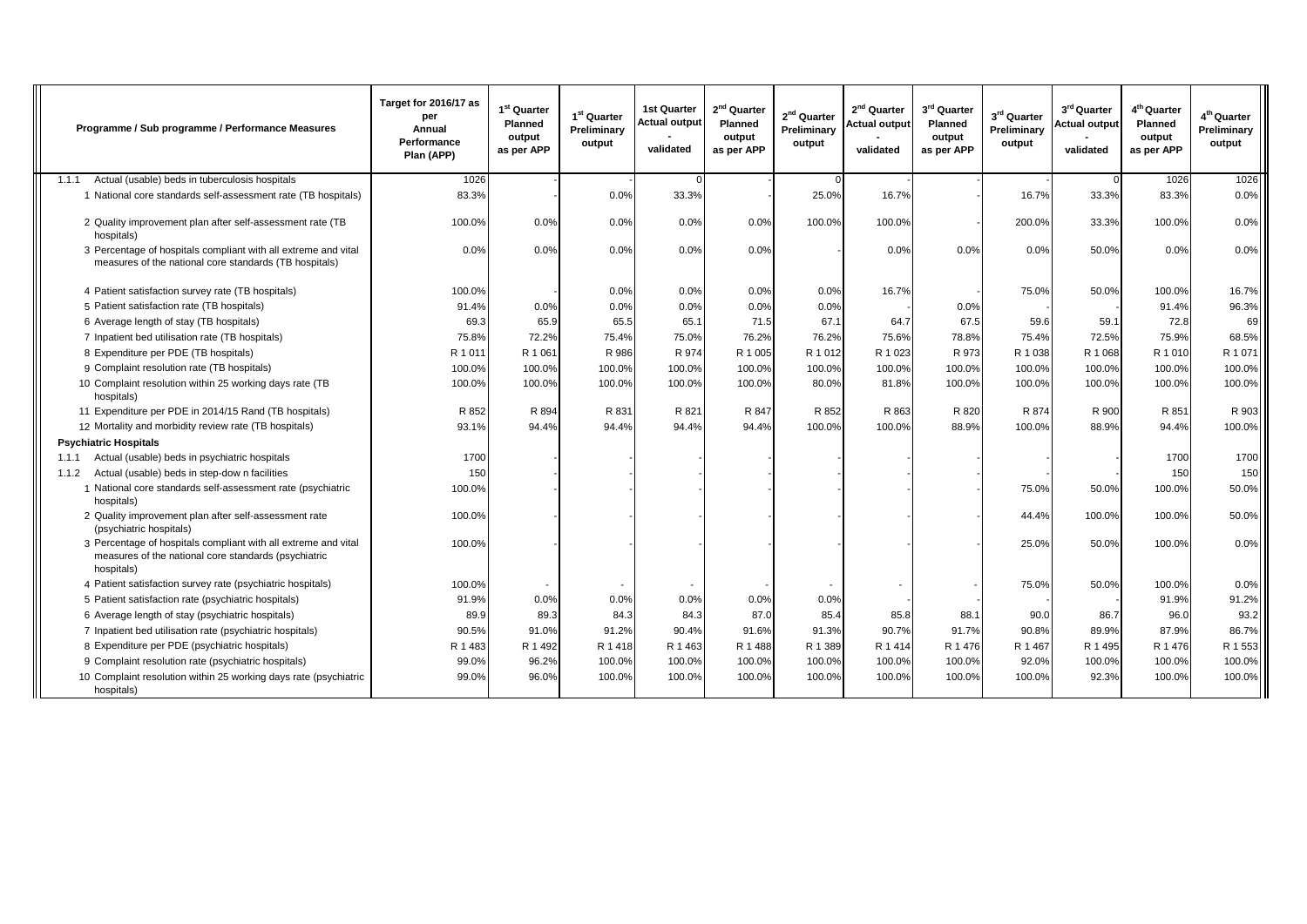| Programme / Sub programme / Performance Measures                                                                                        | Target for 2016/17 as<br>per<br>Annual<br>Performance<br>Plan (APP) | 1 <sup>st</sup> Quarter<br>Planned<br>output<br>as per APP | 1 <sup>st</sup> Quarter<br>Preliminary<br>output | <b>1st Quarter</b><br>Actual output<br>validated | 2 <sup>nd</sup> Quarter<br>Planned<br>output<br>as per APP | 2 <sup>nd</sup> Quarter<br>Preliminary<br>output | $2nd$ Quarter<br>Actual output<br>validated | 3rd Quarter<br>Planned<br>output<br>as per APP | 3rd Quarter<br>Preliminary<br>output | 3 <sup>rd</sup> Quarter<br>Actual output<br>validated | 4 <sup>th</sup> Quarter<br>Planned<br>output<br>as per APP | 4 <sup>th</sup> Quarter<br>Preliminary<br>output |
|-----------------------------------------------------------------------------------------------------------------------------------------|---------------------------------------------------------------------|------------------------------------------------------------|--------------------------------------------------|--------------------------------------------------|------------------------------------------------------------|--------------------------------------------------|---------------------------------------------|------------------------------------------------|--------------------------------------|-------------------------------------------------------|------------------------------------------------------------|--------------------------------------------------|
| 11 Expenditure per PDE in 2014/15 Rand (psychiatric hospitals)                                                                          | R 1 250                                                             | R 1 258                                                    | R 1 1 95                                         | R 1 233                                          | R 1 254                                                    | R 1 170                                          | R 1 192                                     | R 1 244                                        | R 1 236                              | R 1 260                                               | R 1 244                                                    | R 1 309                                          |
| 12 Mortality and morbidity review rate (psychiatric hospitals)                                                                          | 91.7%                                                               | 100.0%                                                     | 100.0%                                           | 100.0%                                           | 100.0%                                                     | 100.0%                                           | 100.0%                                      | 83.3%                                          | 100.0%                               | 75.0%                                                 | 83.3%                                                      | 87.5%                                            |
| 13 Inpatient bed utilisation rate (step-dow n facilities)                                                                               | 88.1%                                                               | 88.0%                                                      | 83.7%                                            | 84.1%                                            | 92.3%                                                      | 82.3%                                            | 82.0%                                       | 86.8%                                          | 72.1%                                | 82.2%                                                 | 85.5%                                                      | 86.9%                                            |
| <b>Rehabilitation Services</b>                                                                                                          |                                                                     |                                                            |                                                  |                                                  |                                                            |                                                  |                                             |                                                |                                      |                                                       |                                                            |                                                  |
| Actual (usable) beds in rehabilitation hospitals<br>1.1.1                                                                               | 156                                                                 |                                                            |                                                  |                                                  |                                                            |                                                  |                                             |                                                |                                      |                                                       | 156                                                        | 156                                              |
| 1 National core standards self-assessment rate (rehabilitation<br>hospitals)                                                            | 100.0%                                                              | 0.0%                                                       | 0.0%                                             | 0.0%                                             | 0.0%                                                       | 0.0%                                             | 0.0%                                        |                                                | 0.0%                                 | 0.0%                                                  | 100.0%                                                     | 100.0%                                           |
| 2 Quality improvement plan after self-assessment rate<br>(rehabilitation hospitals)                                                     | 100.0%                                                              | 0.0%                                                       | 0.0%                                             | 0.0%                                             | 0.0%                                                       | 0.0%                                             | 0.0%                                        |                                                | 0.0%                                 | 0.0%                                                  | 100.0%                                                     | 100.0%                                           |
| 3 Percentage of hospitals compliant with all extreme and vital<br>measures of the national core standards (rehabilitation<br>hospitals) | 0.0%                                                                | 0.0%                                                       | 0.0%                                             | 0.0%                                             | 0.0%                                                       | 0.0%                                             | 0.0%                                        |                                                | 0.0%                                 | 0.0%                                                  | 0.0%                                                       | 0.0%                                             |
| 4 Patient satisfaction survey rate (rehabilitation hospitals)                                                                           | 100.0%                                                              |                                                            | 0.0%                                             | 0.0%                                             | 0.0%                                                       | 0.0%                                             | 0.0%                                        |                                                | 100.0%                               | 0.0%                                                  | 100.0%                                                     | 100.0%                                           |
| 5 Patient satisfaction rate (rehabilitation hospitals)                                                                                  | 95.2%                                                               |                                                            |                                                  | 0.0%                                             | 0.0%                                                       | 0.0%                                             |                                             |                                                |                                      |                                                       | 95.2%                                                      | 98.2%                                            |
| 6 Average length of stay (rehabilitation hospitals)                                                                                     | 53.7                                                                | 51.2                                                       | 56.6                                             | 54.8                                             | 54.2                                                       | 68.4                                             | 57.4                                        | 59.6                                           | 64.2                                 | 59.0                                                  | 50.5                                                       | 67.2                                             |
| 7 Inpatient bed utilisation rate (rehabilitation hospitals)                                                                             | 75.9%                                                               | 74.8%                                                      | 77.5%                                            | 76.7%                                            | 80.0%                                                      | 79.3%                                            | 78.6%                                       | 74.1%                                          | 79.1%                                | 76.2%                                                 | 74.5%                                                      | 76.5%                                            |
| 8 Expenditure per PDE (rehabilitation hospitals)                                                                                        | R 2702                                                              | R 2 703                                                    | R 2 799                                          | R 2 602                                          | R 2702                                                     | R 2 439                                          | R 2 500                                     | R 2702                                         | R 2 549                              | R 2687                                                | R 2702                                                     | R 2 507                                          |
| 9 Complaint resolution rate (rehabilitation hospitals)                                                                                  | 100.0%                                                              | 100.0%                                                     | 100.0%                                           | 100.0%                                           | 100.0%                                                     | 100.0%                                           | 100.0%                                      | 100.0%                                         | 100.0%                               | 100.0%                                                | 100.0%                                                     | 100.0%                                           |
| 10 Complaint resolution within 25 working days rate<br>(rehabilitation hospitals)                                                       | 95.2%                                                               | 100.0%                                                     | 100.0%                                           | 100.0%                                           | 90.9%                                                      | 100.0%                                           | 100.0%                                      | 90.9%                                          | 100.0%                               | 100.0%                                                | 100.0%                                                     | 77.8%                                            |
| 11 Expenditure per PDE in 2014/15 Rand (rehabilitation<br>hospitals)                                                                    | R 2 277                                                             | R 2 278                                                    | R 2 359                                          | R 2 193                                          | R 2 277                                                    | R 2 055                                          | R 2 106                                     | R 2 277                                        | R 2 148                              | R 2 264                                               | R 2 277                                                    | R 2 113                                          |
| 12 Mortality and morbidity review rate (rehabilitation hospitals)                                                                       | 100.0%                                                              | 100.0%                                                     | 100.0%                                           | 100.0%                                           | 100.0%                                                     | 100.0%                                           | 100.0%                                      | 100.0%                                         | 100.0%                               | 66.7%                                                 | 100.0%                                                     | 100.0%                                           |
| <b>Dental Training Hospitals</b>                                                                                                        |                                                                     |                                                            |                                                  |                                                  |                                                            |                                                  |                                             |                                                |                                      |                                                       |                                                            |                                                  |
| Oral health patient visits at dental training hospitals<br>1.1.1                                                                        | 122 250                                                             | 37 000                                                     | 38 381                                           | 35 840                                           | 38 904                                                     | 32 126                                           | 34 808                                      | 23 976                                         | 32 841                               | 22 967                                                | 22 370                                                     | 27 314                                           |
| 2.<br>Number of removable oral health prosthetic devices<br>manufactured (dentures)                                                     | 3890                                                                | 1 0 1 0                                                    | 1 0 0 4                                          | 1 2 2 4                                          | 1 3 5 0                                                    | 1 1 9 7                                          | 1 5 7 9                                     | 1 0 8 0                                        | 1895                                 | 1 3 9 9                                               | 450                                                        | 318                                              |
| PROGRAMME 5: CENTRAL HOSPITAL SERVICES                                                                                                  |                                                                     |                                                            |                                                  |                                                  |                                                            |                                                  |                                             |                                                |                                      |                                                       |                                                            |                                                  |
| <b>Central Hospital Services</b>                                                                                                        |                                                                     |                                                            |                                                  |                                                  |                                                            |                                                  |                                             |                                                |                                      |                                                       |                                                            |                                                  |
| 1.1.1 Actual (usable) beds in central hospitals                                                                                         | 2 3 5 9                                                             |                                                            |                                                  |                                                  |                                                            |                                                  |                                             |                                                |                                      |                                                       | 2 3 5 9                                                    | 2 3 5 9                                          |
| 1 National core standards self-assessment rate (central<br>hospitals)                                                                   | 100.0%                                                              |                                                            |                                                  |                                                  |                                                            |                                                  |                                             |                                                |                                      |                                                       | 100.0%                                                     | 100.0%                                           |
| 2 Quality improvement plan after self-assessment rate (central<br>hospitals)                                                            | 100.0%                                                              |                                                            | 0.0%                                             | 0.0%                                             |                                                            | 0.0%                                             | 0.0%                                        |                                                | 0.0%                                 | 0.0%                                                  | 100.0%                                                     | 50.0%                                            |
| 3 Percentage of hospitals compliant with all extreme and vital<br>measures of the national core standards (central hospitals)           | 100.0%                                                              |                                                            | 0.0%                                             | 0.0%                                             |                                                            | 0.0%                                             | 0.0%                                        |                                                | 0.0%                                 | 0.0%                                                  | 100.0%                                                     | 0.0%                                             |
| 4 Patient satisfaction survey rate (central hospitals)                                                                                  | 100.0%                                                              | 0.0%                                                       | 0.0%                                             | 0.0%                                             | 0.0%                                                       | 0.0%                                             |                                             |                                                |                                      | 0.0%                                                  | 100.0%                                                     | 100.0%                                           |
| 5 Patient satisfaction rate (central hospitals)                                                                                         | 90.0%                                                               | 0.0%                                                       | 0.0%                                             | 0.0%                                             | 0.0%                                                       | 0.0%                                             |                                             |                                                |                                      |                                                       | 90.0%                                                      | 96.6%                                            |
| 6 Average length of stay (central hospitals)                                                                                            | 6.2                                                                 | 6.2                                                        | 6.5                                              | 6.5                                              | 6.4                                                        | 6.5                                              | 6.4                                         | 6.1                                            | 6.4                                  | 6.5                                                   | 6.2                                                        | 6.5                                              |
| 7 Inpatient bed utilisation rate (central hospitals)                                                                                    | 86.5%                                                               | 86.9%                                                      | 87.7%                                            | 87.5%                                            | 87.6%                                                      | 89.8%                                            | 89.1%                                       | 84.7%                                          | 87.3%                                | 85.7%                                                 | 86.7%                                                      | 80.3%                                            |
| 8 Expenditure per PDE (central hospitals)                                                                                               | R 4 870                                                             | R 4 870                                                    | R 4 382                                          | R 4 569                                          | R 4723                                                     | R 4636                                           | R 4 724                                     | R 4 870                                        | R 4 823                              | R 5 053                                               | R 5 027                                                    | R 5 171                                          |
| 9 Complaint resolution rate (central hospitals)                                                                                         | 88.5%                                                               | 88.6%                                                      | 96.1%                                            | 98.7%                                            | 88.6%                                                      | 91.6%                                            | 100.0%                                      | 88.2%                                          | 100.0%                               | 100.0%                                                | 88.6%                                                      | 95.5%                                            |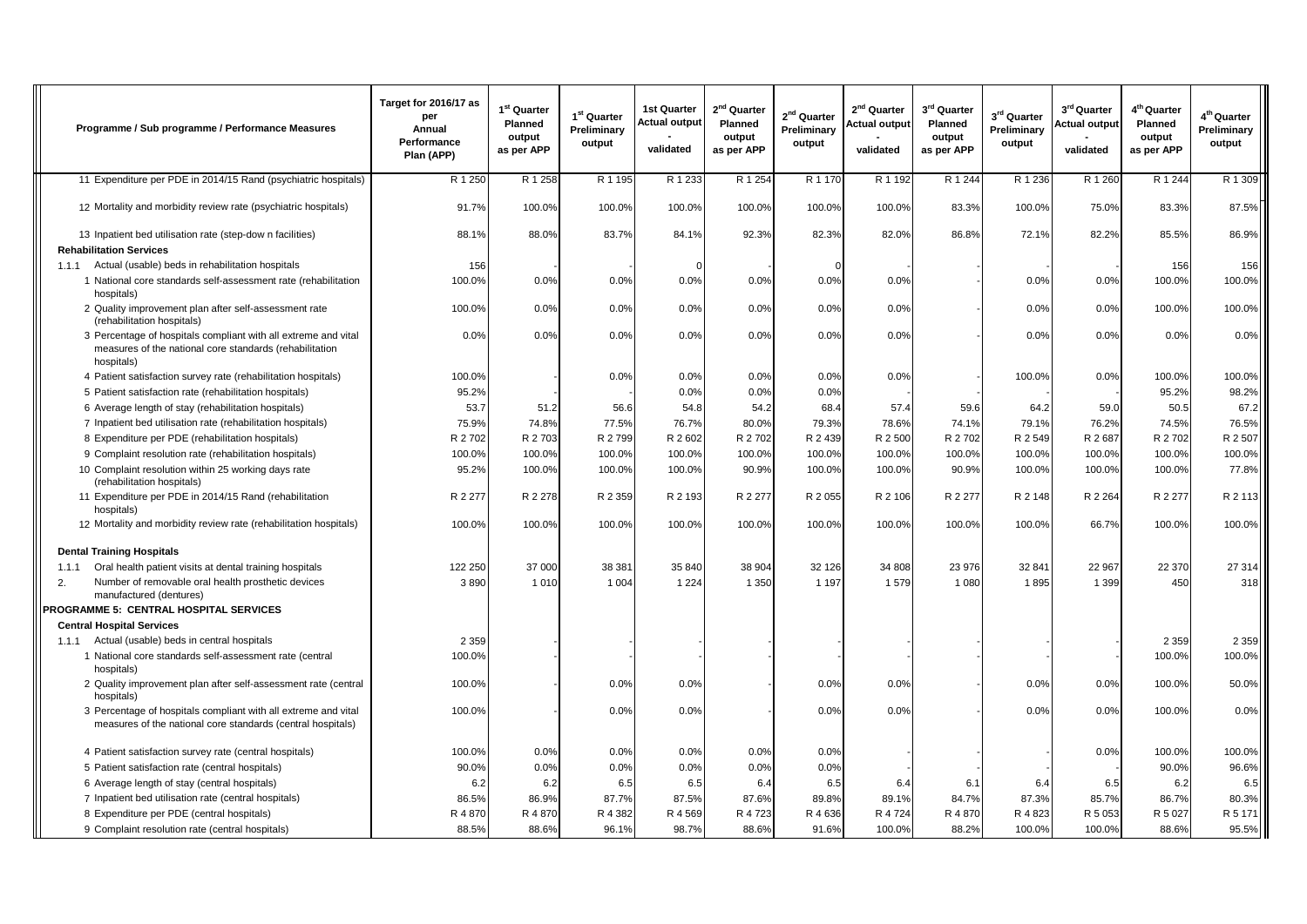| Programme / Sub programme / Performance Measures                                                                    | Target for 2016/17 as<br>per<br>Annual<br>Performance<br>Plan (APP) | 1 <sup>st</sup> Quarter<br>Planned<br>output<br>as per APP | 1 <sup>st</sup> Quarter<br>Preliminary<br>output | <b>1st Quarter</b><br><b>Actual output</b><br>validated | 2 <sup>nd</sup> Quarter<br>Planned<br>output<br>as per APP | 2 <sup>nd</sup> Quarter<br>Preliminary<br>output | 2 <sup>nd</sup> Quarter<br>Actual output<br>validated | 3rd Quarter<br>Planned<br>output<br>as per APP | 3rd Quarter<br>Preliminary<br>output | 3 <sup>rd</sup> Quarter<br><b>Actual output</b><br>validated | 4 <sup>th</sup> Quarter<br>Planned<br>output<br>as per APP | 4 <sup>th</sup> Quarter<br>Preliminary<br>output |
|---------------------------------------------------------------------------------------------------------------------|---------------------------------------------------------------------|------------------------------------------------------------|--------------------------------------------------|---------------------------------------------------------|------------------------------------------------------------|--------------------------------------------------|-------------------------------------------------------|------------------------------------------------|--------------------------------------|--------------------------------------------------------------|------------------------------------------------------------|--------------------------------------------------|
| 10 Complaint resolution within 25 working days rate (central                                                        | 86.6%                                                               | 86.6%                                                      | 93.9%                                            | 91.4%                                                   | 86.6%                                                      | 90.0%                                            | 82.3%                                                 | 86.6%                                          | 91.3%                                | 89.1%                                                        | 86.6%                                                      | 95.3%                                            |
| hospitals)                                                                                                          |                                                                     |                                                            |                                                  |                                                         |                                                            |                                                  |                                                       |                                                |                                      |                                                              |                                                            |                                                  |
| 11 Expenditure per PDE in 2014/15 Rand (central hospitals)                                                          | R 4 104                                                             | R 4 104                                                    | R 3 693                                          | R 3 851                                                 | R 3 980                                                    | R 3 907                                          | R 3 981                                               | R 4 104                                        | R 4 064                              | R 4 258                                                      | R 4 237                                                    | R 4 358                                          |
| 12 Mortality and morbidity review rate (central hospitals)                                                          | 94.0%                                                               | 95.2%                                                      | 100.0%                                           | 100.0%                                                  | 100.0%                                                     | 100.0%                                           | 100.0%                                                | 81.0%                                          | 100.0%                               | 66.7%                                                        | 100.0%                                                     | 92.9%                                            |
| <b>Groote Schuur Hospital</b>                                                                                       |                                                                     |                                                            |                                                  |                                                         |                                                            |                                                  |                                                       |                                                |                                      |                                                              |                                                            |                                                  |
| 1.1.1 Actual (usable) beds in Groote Schuur Hospital                                                                | 975                                                                 |                                                            |                                                  |                                                         |                                                            |                                                  |                                                       |                                                |                                      |                                                              | 975                                                        | 975                                              |
| 1 National core standards self-assessment (Groote Schuur<br>Hospital)                                               | Yes                                                                 | No                                                         | No                                               | No                                                      | No                                                         | No                                               | No                                                    | No                                             | No                                   | No                                                           | Yes                                                        | Yes                                              |
| 2 Quality improvement plan after self-assessment (Groote<br>Schuur Hospital)                                        | Yes                                                                 | No                                                         | No                                               | <b>No</b>                                               | No                                                         | No                                               | No                                                    | No                                             | No                                   | No                                                           | Yes                                                        | Yes                                              |
| 3 Hospital compliant with all extreme and vital measures of the<br>national core standards (Groote Schuur Hospital) | Yes                                                                 | No                                                         | No                                               | No                                                      | No                                                         | No                                               | No                                                    | No                                             | No                                   | No                                                           | Yes                                                        | No                                               |
| 4 Patient satisfaction survey (Groote Schuur Hospital)                                                              | Yes                                                                 | No                                                         | No                                               | No                                                      | No                                                         | No                                               | No                                                    | No                                             | No                                   | No                                                           | Yes                                                        | Yes                                              |
| 5 Patient satisfaction rate (Groote Schuur Hospital)                                                                | 90.0%                                                               |                                                            |                                                  | 0.0%                                                    | 0.0%                                                       | 0.0%                                             |                                                       |                                                |                                      |                                                              | 90.0%                                                      | 96.1%                                            |
| 6 Average length of stay (Groote Schuur Hospital)                                                                   | 6.7                                                                 | 6.7                                                        | 6.7                                              | 6.1                                                     | 6.2                                                        | 5.9                                              | 5.9                                                   | 6.0                                            | 6.1                                  | 6.2                                                          | 6.1                                                        | 6.2                                              |
| 7 Inpatient bed utilisation rate (Groote Schuur Hospital)                                                           | 85.2%                                                               | 85.8%                                                      | 85.8%                                            | 85.2%                                                   | 86.5%                                                      | 85.2%                                            | 87.2%                                                 | 83.0%                                          | 87.6%                                | 86.8%                                                        | 85.4%                                                      | 80.4%                                            |
| 8 Expenditure per PDE (Groote Schuur Hospital)                                                                      | R 5 255                                                             | R 5 255                                                    | R 4 577                                          | R 4896                                                  | R 5 152                                                    | R 4 906                                          | R 5 049                                               | R 5 255                                        | R 5 243                              | R 5 468                                                      | R 5 362                                                    | R 5 448                                          |
| 9 Complaint resolution rate (Groote Schuur Hospital)                                                                | 96.0%                                                               | 96.4%                                                      | 100.0%                                           | 100.0%                                                  | 96.4%                                                      | 98.6%                                            | 100.0%                                                | 95.6%                                          | 100.0%                               | 100.0%                                                       | 95.6%                                                      | 100.0%                                           |
| 10 Complaint resolution within 25 working days rate (Groote<br>Schuur Hospital)                                     | 90.0%                                                               | 89.8%                                                      | 93.1%                                            | 93.6%                                                   | 89.8%                                                      | 88.6%                                            | 84.0%                                                 | 89.8%                                          | 91.1%                                | 90.7%                                                        | 90.7%                                                      | 96.0%                                            |
| 11 Expenditure per PDE in 2014/15 Rand (Groote Schuur<br>Hospital)                                                  | R 4 4 28                                                            | R 4 428                                                    | R 3 857                                          | R 4 126                                                 | R 4 342                                                    | R 4 134                                          | R 4 255                                               | R 4 4 2 8                                      | R 4 4 1 8                            | R 4 608                                                      | R 4 519                                                    | R 4 591                                          |
| 12 Mortality and morbidity review rate (Groote Schuur Hospital)                                                     | 91.7%                                                               | 100.0%                                                     | 100.0%                                           | 100.0%                                                  | 100.0%                                                     | 100.0%                                           | 100.0%                                                | 66.7%                                          | 100.0%                               | 66.7%                                                        | 100.0%                                                     | 83.3%                                            |
| <b>Tygerberg Hospital</b>                                                                                           |                                                                     |                                                            |                                                  |                                                         |                                                            |                                                  |                                                       |                                                |                                      |                                                              |                                                            |                                                  |
| Actual (usable) beds in Tygerberg Hospital<br>1.1.1                                                                 | 1384                                                                |                                                            |                                                  |                                                         |                                                            |                                                  |                                                       |                                                |                                      |                                                              | 1384                                                       | 1384                                             |
| 1 National core standards self-assessment (Tygerberg<br>Hospital)                                                   | Yes                                                                 | No                                                         | No                                               | No                                                      | No                                                         | No                                               | No                                                    | No                                             | No                                   | No                                                           | Yes                                                        | Yes                                              |
| 2 Quality improvement plan after self-assessment (Tygerberg<br>Hospital)                                            | Yes                                                                 | No                                                         | No                                               | No                                                      | No                                                         | No                                               | No                                                    | No                                             | No                                   | No                                                           | Yes                                                        | No                                               |
| 3 Hospital compliant with all extreme and vital measures of the<br>national core standards (Tygerberg Hospital)     | Yes                                                                 | No                                                         | No                                               | No                                                      | No                                                         | No                                               | <b>No</b>                                             | No                                             | No                                   | <b>No</b>                                                    | Yes                                                        | No                                               |
| 4 Patient satisfaction survey (Tygerberg Hospital)                                                                  | Yes                                                                 | No                                                         | No                                               | No                                                      | No                                                         | No                                               | No                                                    | No                                             | No                                   | No                                                           | Yes                                                        | Yes                                              |
| 5 Patient satisfaction rate (Tygerberg Hospital)                                                                    | 90.0%                                                               |                                                            |                                                  |                                                         |                                                            |                                                  |                                                       |                                                |                                      |                                                              | 90.0%                                                      | 97.6%                                            |
| 6 Average length of stay (Tygerberg Hospital)                                                                       | 6.3                                                                 | 6.2                                                        | 6.8                                              | 6.7                                                     | 6.4                                                        | 6.9                                              | 6.8                                                   | 6.2                                            | 6.6                                  | 6.6                                                          | 6.3                                                        | 6.6                                              |
| 7 Inpatient bed utilisation rate (Tygerberg Hospital)                                                               | 87.4%                                                               | 87.6%                                                      | 89.1%                                            | 89.1%                                                   | 88.4%                                                      | 91.6%                                            | 90.4%                                                 | 85.9%                                          | 87.1%                                | 85.0%                                                        | 87.6%                                                      | 80.3%                                            |
| 8 Expenditure per PDE (Tygerberg Hospital)                                                                          | R 4 572                                                             | R 4 572                                                    | R 4 234                                          | R 4 322                                                 | R 4 396                                                    | R 4 4 3 1                                        | R 4 472                                               | R 4 572                                        | R 4 4 8 8                            | R 4 718                                                      | R 4762                                                     | R 4 948                                          |
| 9 Complaint resolution rate (Tygerberg Hospital)                                                                    | 80.0%                                                               | 79.8%                                                      | 88.5%                                            | 96.5%                                                   | 79.8%                                                      | 83.3%                                            | 100.0%                                                | 79.8%                                          | 100.0%                               | 100.0%                                                       | 80.6%                                                      | 82.4%                                            |
| 10 Complaint resolution w ithin 25 w orking days rate (Tygerberg<br>Hospital)                                       | 82.0%                                                               | 82.3%                                                      | 95.7%                                            | 87.8%                                                   | 82.3%                                                      | 92.0%                                            | 80.2%                                                 | 82.3%                                          | 91.9%                                | 86.5%                                                        | 81.0%                                                      | 92.9%                                            |
| 11 Expenditure per PDE in 2014/15 Rand (Tygerberg Hospital)                                                         | R 3 853                                                             | R 3 853                                                    | R 3 568                                          | R 3 642                                                 | R 3704                                                     | R 3734                                           | R 3769                                                | R 3 853                                        | R 3782                               | R 3 976                                                      | R 4 013                                                    | R 4 170                                          |
| 12 Mortality and morbidity review rate (Tygerberg Hospital)                                                         | 95.8%                                                               | 91.7%                                                      | 100.0%                                           | 100.0%                                                  | 100.0%                                                     | 100.0%                                           | 100.0%                                                | 91.7%                                          | 100.0%                               | 100.0%                                                       | 100.0%                                                     | 100.0%                                           |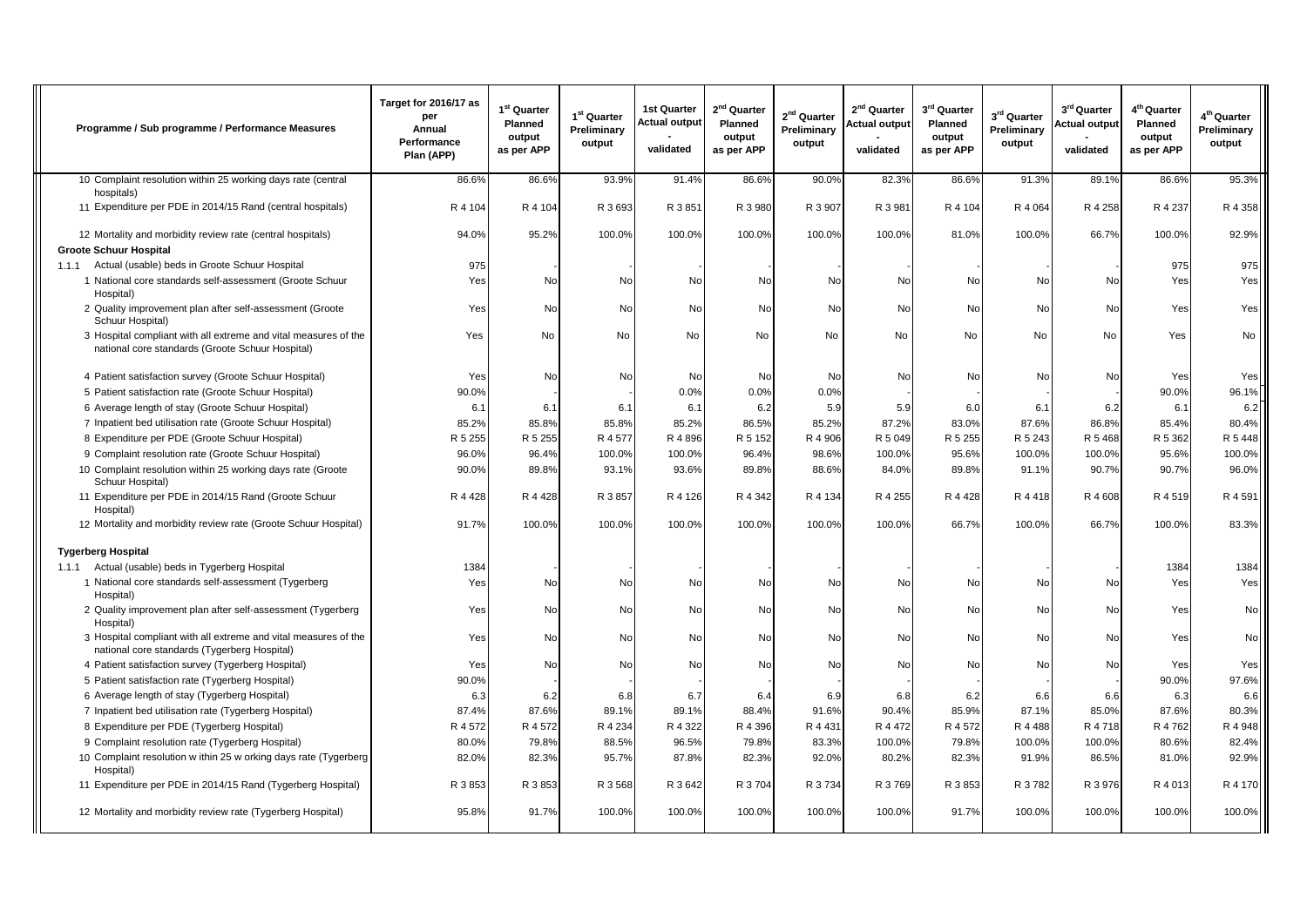| Programme / Sub programme / Performance Measures                                                    | Target for 2016/17 as<br>per<br>Annual<br>Performance<br>Plan (APP) | $1st$ Quarter<br><b>Planned</b><br>output<br>as per APP | 1 <sup>st</sup> Quarter<br>Preliminary<br>output | <b>1st Quarter</b><br><b>Actual output</b><br>validated | 2 <sup>nd</sup> Quarter<br>Planned<br>output<br>as per APP | 2 <sup>nd</sup> Quarter<br>Preliminary<br>output | 2 <sup>nd</sup> Quarter<br><b>Actual output</b><br>validated | 3 <sup>rd</sup> Quarter<br>Planned<br>output<br>as per APP | 3rd Quarter<br>Preliminary<br>output | 3 <sup>rd</sup> Quarter<br><b>Actual output</b><br>validated | 4 <sup>th</sup> Quarter<br>Planned<br>output<br>as per APP | 4 <sup>th</sup> Quarter<br>Preliminary<br>output |
|-----------------------------------------------------------------------------------------------------|---------------------------------------------------------------------|---------------------------------------------------------|--------------------------------------------------|---------------------------------------------------------|------------------------------------------------------------|--------------------------------------------------|--------------------------------------------------------------|------------------------------------------------------------|--------------------------------------|--------------------------------------------------------------|------------------------------------------------------------|--------------------------------------------------|
| Red Cross War Memorial Childrens Hospital                                                           |                                                                     |                                                         |                                                  |                                                         |                                                            |                                                  |                                                              |                                                            |                                      |                                                              |                                                            |                                                  |
| 1.1.1 Actual (usable) beds in RCWMCH                                                                | 272                                                                 |                                                         |                                                  |                                                         |                                                            |                                                  |                                                              |                                                            |                                      |                                                              | 272                                                        | 272                                              |
| 1 National core standards self-assessment (RCWMCH)                                                  | Yes                                                                 | No                                                      | No                                               | No                                                      | No                                                         | No                                               | No                                                           | No                                                         | No                                   | No                                                           | Yes                                                        | Yes                                              |
| 2 Quality improvement plan after self-assessment (RCWMCH)                                           | Yes                                                                 | <b>No</b>                                               | <b>No</b>                                        | <b>No</b>                                               | <b>No</b>                                                  | <b>No</b>                                        | <b>No</b>                                                    | No                                                         | <b>No</b>                            | <b>No</b>                                                    | Yes                                                        | <b>No</b>                                        |
| 3 Hospital compliant with all extreme and vital measures of the<br>national core standards (RCWMCH) | Yes                                                                 | No                                                      | No                                               | No                                                      | No                                                         | No                                               | No                                                           | No                                                         | No                                   | No                                                           | Yes                                                        | No                                               |
| 4 Patient satisfaction survey (RCWMCH)                                                              | Yes                                                                 | No                                                      | No                                               | No                                                      | No                                                         | No                                               | No                                                           | No                                                         | No                                   | No                                                           | Yes                                                        | Yes                                              |
| 5 Patient satisfaction rate (RCWMCH)                                                                | 90.0%                                                               |                                                         |                                                  | 0.0%                                                    |                                                            | 0.0%                                             |                                                              |                                                            |                                      |                                                              | 90.0%                                                      | 92.8%                                            |
| 6 Average length of stay (RCWMCH)                                                                   | 4.0                                                                 | 4. <sub>C</sub>                                         | 4.0                                              | 4.0                                                     | 4.1                                                        | 4.2                                              | 4.2                                                          | 3.9                                                        | 4.0                                  | 4.0                                                          | 4.0                                                        | 3.9                                              |
| 7 Inpatient bed utilisation rate (RCWMCH)                                                           | 83.0%                                                               | 83.6%                                                   | 85.9%                                            | 83.2%                                                   | 84.3%                                                      | 80.1%                                            | 80.4%                                                        | 80.9%                                                      | 78.4%                                | 74.6%                                                        | 83.2%                                                      | 72.3%                                            |
| 8 Expenditure per PDE (RCWMCH)                                                                      | R 5 485                                                             | R 5 485                                                 | R 4 801                                          | R 5 0 5 4                                               | R 5 274                                                    | R 5 265                                          | R 5 437                                                      | R 5 485                                                    | R 5 923                              | R 6 417                                                      | R 5 713                                                    | R 6 078                                          |
| 9 Complaint resolution rate (RCWMCH)                                                                | 96.0%                                                               | 95.5%                                                   | 100.0%                                           | 100.0%                                                  | 95.5%                                                      | 100.0%                                           | 100.0%                                                       | 95.5%                                                      | 100.0%                               | 100.0%                                                       | 97.7%                                                      | 100.0%                                           |
| 10 Complaint resolution w ithin 25 working days rate<br>(RCWMCH)                                    | 83.0%                                                               | 83.3%                                                   | 92.3%                                            | 93.5%                                                   | 83.3%                                                      | 96.6%                                            | 95.7%                                                        | 83.3%                                                      | 97.2%                                | 97.0%                                                        | 81.0%                                                      | 94.4%                                            |
| 11 Expenditure per PDE in 2014/15 Rand (RCWMCH)                                                     | R 4622                                                              | R 4 622                                                 | R 4 046                                          | R 4 259                                                 | R 4 4 4 4                                                  | R 4 437                                          | R 4 582                                                      | R 4622                                                     | R 4 992                              | R 5 408                                                      | R 4 8 1 5                                                  | R 5 122                                          |
| 12 Mortality and morbidity review rate (RCWMCH)                                                     | 100.0%                                                              | 100.0%                                                  | 100.0%                                           | 100.0%                                                  | 100.0%                                                     | 100.0%                                           | 100.0%                                                       | 100.0%                                                     | 100.0%                               | 100.0%                                                       | 100.0%                                                     | 100.0%                                           |
| <b>PROGRAMME 6: HEALTH SCIENCES AND TRAINING (HST)</b>                                              |                                                                     |                                                         |                                                  |                                                         |                                                            |                                                  |                                                              |                                                            |                                      |                                                              |                                                            |                                                  |
| 1.1.1 Number of bursaries awarded for scarce and critical skills<br>categories                      | 2472                                                                | 2472                                                    | 2447                                             | 2447                                                    |                                                            |                                                  |                                                              |                                                            |                                      |                                                              |                                                            |                                                  |
| 1 Number of bursaries awarded for first year medicine students                                      | 50                                                                  | 50                                                      | 50                                               | 49                                                      |                                                            |                                                  |                                                              |                                                            |                                      |                                                              |                                                            |                                                  |
| 2 Number of bursaries awarded for first year nursing students                                       | 195                                                                 | 195                                                     | 195                                              | 195                                                     |                                                            |                                                  |                                                              |                                                            |                                      |                                                              |                                                            |                                                  |
| 3 Intake of nurse students (1st to 4th year at HEIs and nursing<br>college)                         | 2280                                                                | 2280                                                    | 2237                                             | 1970                                                    |                                                            |                                                  |                                                              |                                                            |                                      |                                                              |                                                            |                                                  |
| 4 Basic professional nurse students graduating (at nursing<br>college)                              | 260                                                                 | 260                                                     | 36                                               | 27                                                      |                                                            |                                                  |                                                              |                                                            |                                      |                                                              |                                                            | 215                                              |
| 5 Basic nurse students graduating (at HEIs and nursing<br>college)                                  | 470                                                                 | 470                                                     | 36                                               | 27                                                      |                                                            |                                                  |                                                              |                                                            |                                      |                                                              |                                                            | 412                                              |
| 6 EMC intake on accredited HPCSA courses                                                            | 96                                                                  | 24                                                      | 30                                               | 30                                                      | 24                                                         | 30                                               | 30                                                           | 24                                                         |                                      |                                                              | 24                                                         | 30                                               |
| 7 Intake of home community based carers (HCBCs)                                                     | 800                                                                 | 800                                                     |                                                  | 626                                                     |                                                            |                                                  |                                                              |                                                            |                                      |                                                              |                                                            | 256                                              |
| 8 Intake of data capturer interns                                                                   | 160                                                                 | 160                                                     | 202                                              | 220                                                     |                                                            |                                                  |                                                              |                                                            |                                      |                                                              |                                                            |                                                  |
| 9 Intake of pharmacy assistants                                                                     | 120                                                                 | 120                                                     |                                                  |                                                         |                                                            |                                                  |                                                              |                                                            |                                      |                                                              |                                                            | 123                                              |
| 10 Intake of assistant to artisan (ATA) interns                                                     | 120                                                                 | 120                                                     | 118                                              | 119                                                     |                                                            |                                                  |                                                              |                                                            |                                      |                                                              |                                                            |                                                  |
| 11 Intake of HR and finance interns                                                                 | 160                                                                 | 160                                                     | 160                                              | 153                                                     |                                                            |                                                  |                                                              |                                                            |                                      |                                                              |                                                            |                                                  |
| 12 Intake of emergency medical care (EMC) assistant interns                                         | 140                                                                 | 140                                                     | 138                                              | 162                                                     |                                                            |                                                  |                                                              |                                                            |                                      |                                                              |                                                            |                                                  |
| 13 Intake of forensic pathology service (FPS) assistant interns                                     | 20                                                                  | 20                                                      | 11                                               | 13                                                      |                                                            |                                                  |                                                              |                                                            |                                      |                                                              |                                                            |                                                  |
| <b>PROGRAMME 7: HEALTH CARE SUPPORT SERVICES</b>                                                    |                                                                     |                                                         |                                                  |                                                         |                                                            |                                                  |                                                              |                                                            |                                      |                                                              |                                                            |                                                  |
| <b>Laundry Services</b>                                                                             |                                                                     |                                                         |                                                  |                                                         |                                                            |                                                  |                                                              |                                                            |                                      |                                                              |                                                            |                                                  |
| 1.1.1 Average cost per item laundered in-house                                                      | R 4.89                                                              | R 4.55                                                  | R 4.82                                           | R 4.55                                                  | R 5.04                                                     | R 4.51                                           | R 4.62                                                       | R 4.48                                                     | R 4.38                               | R 4.51                                                       | R 5.45                                                     | R 4.69                                           |
| 1 Average cost per item laundered outsourced                                                        | R 3.88                                                              | R 3.69                                                  | R 3.51                                           | R 3.50                                                  | R 3.69                                                     | R 3.54                                           | R 3.54                                                       | R 4.07                                                     | R 3.57                               | R 3.53                                                       | R 4.07                                                     | R 3.61                                           |
| <b>Engineering Services</b>                                                                         |                                                                     |                                                         |                                                  |                                                         |                                                            |                                                  |                                                              |                                                            |                                      |                                                              |                                                            |                                                  |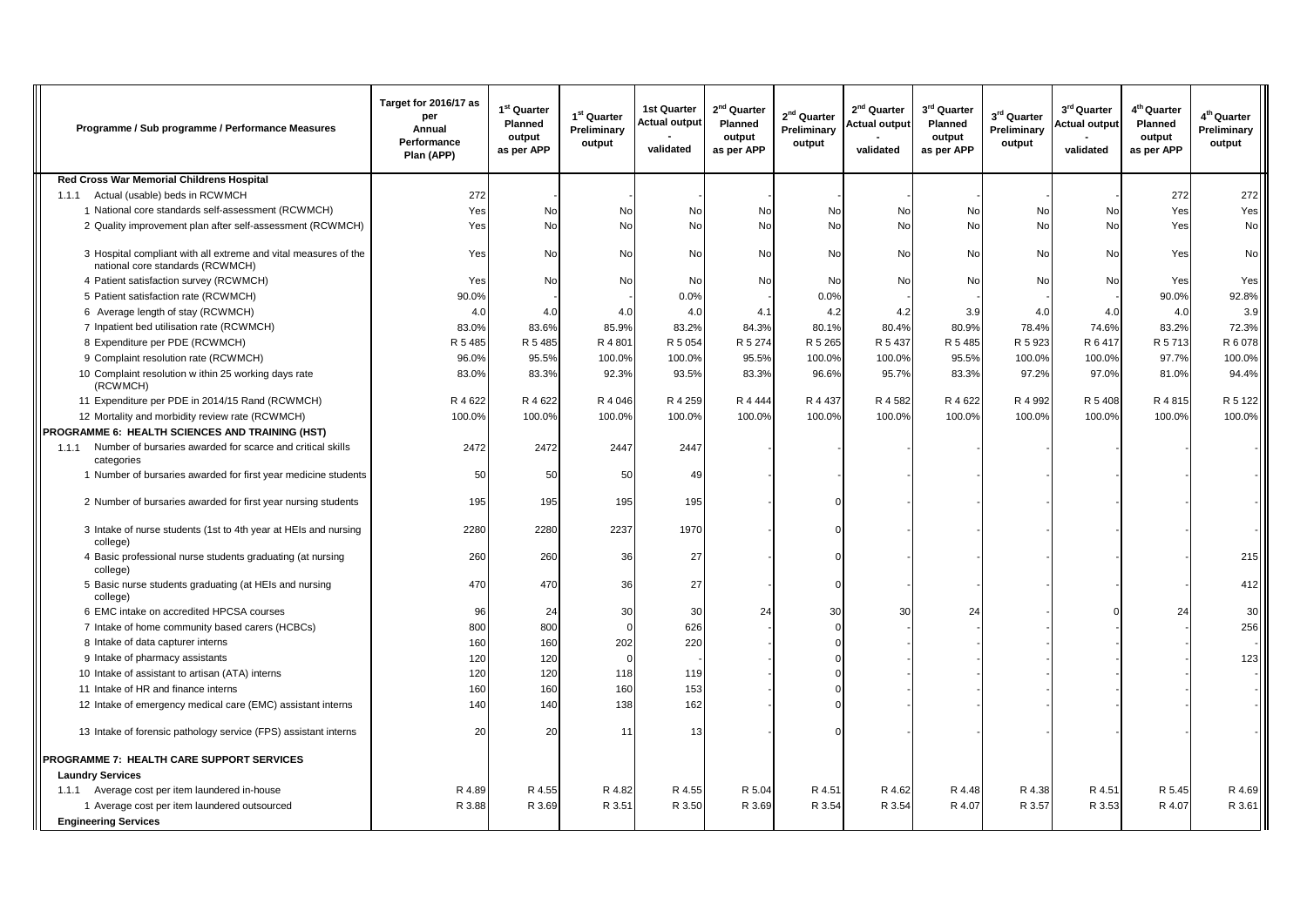|       | Programme / Sub programme / Performance Measures                                                                                                   | Target for 2016/17 as<br>per<br>Annual<br>Performance<br>Plan (APP) | $1^{st}$ Quarter<br>Planned<br>output<br>as per APP | 1 <sup>st</sup> Quarter<br>Preliminary<br>output | <b>1st Quarter</b><br><b>Actual output</b><br>validated | 2 <sup>nd</sup> Quarter<br>Planned<br>output<br>as per APP | 2 <sup>nd</sup> Quarter<br>Preliminary<br>output | 2 <sup>nd</sup> Quarter<br><b>Actual output</b><br>validated | $3^{\rm rd}$ Quarter<br>Planned<br>output<br>as per APP | 3rd Quarter<br>Preliminary<br>output | 3 <sup>rd</sup> Quarter<br><b>Actual output</b><br>validated | 4 <sup>th</sup> Quarter<br><b>Planned</b><br>output<br>as per APP | 4 <sup>th</sup> Quarter<br>Preliminary<br>output |
|-------|----------------------------------------------------------------------------------------------------------------------------------------------------|---------------------------------------------------------------------|-----------------------------------------------------|--------------------------------------------------|---------------------------------------------------------|------------------------------------------------------------|--------------------------------------------------|--------------------------------------------------------------|---------------------------------------------------------|--------------------------------------|--------------------------------------------------------------|-------------------------------------------------------------------|--------------------------------------------------|
| 1.1.1 | Percentage reduction in energy consumption at provincial<br>hospitals (compared to 2014/15 baseline)                                               | 2.9%                                                                |                                                     |                                                  | 0.0%                                                    |                                                            | 0.0%                                             |                                                              |                                                         |                                      |                                                              | 2.9%                                                              | 2.7%                                             |
|       | 1 Percentage of engineering emergency cases addressed w<br>ithin 48 hours                                                                          | 97.9%                                                               | 96.3%                                               | 100.0%                                           | 100.0%                                                  | 98.0%                                                      | 100.0%                                           | 100.0%                                                       | 99.2%                                                   | 100.0%                               | 100.0%                                                       | 97.8%                                                             | 100.0%                                           |
|       | 2 Percentage of clinical engineering maintenance jobs<br>completed                                                                                 | 92.0%                                                               | 73.5%                                               | 47.6%                                            | 55.4%                                                   | 97.9%                                                      | 82.6%                                            | 83.8%                                                        | 107.0%                                                  | 118.5%                               | 135.7%                                                       | 86.9%                                                             | 129.3%                                           |
|       | 3 Percentage of engineering maintenance jobs completed                                                                                             | 84.0%                                                               | 79.7%                                               | 82.5%                                            | 100.7%                                                  | 86.0%                                                      | 77.4%                                            | 84.5%                                                        | 90.5%                                                   | 59.9%                                | 73.7%                                                        | 80.8%                                                             | 76.8%                                            |
|       | 4 Percentage of selected hospitals utilising more water than the<br>provincial benchmark                                                           | 50.0%                                                               |                                                     |                                                  |                                                         |                                                            |                                                  | 0.0%                                                         |                                                         |                                      |                                                              | 50.0%                                                             | 34.0%                                            |
|       | <b>Forensic Pathology Services</b>                                                                                                                 |                                                                     |                                                     |                                                  |                                                         |                                                            |                                                  |                                                              |                                                         |                                      |                                                              |                                                                   |                                                  |
| 1.1.1 | Percentage of FPS cases released w ithin 5 days (excluding<br>unidentified persons)                                                                | 72.4%                                                               | 68.5%                                               | 71.0%                                            | 70.9%                                                   | 71.4%                                                      | 65.1%                                            | 63.3%                                                        | 76.2%                                                   | 72.7%                                | 72.0%                                                        | 74.0%                                                             | 67.1%                                            |
|       | 1 Percentage of FPS cases responded to w ithin 40 minutes                                                                                          | 76.0%                                                               | 73.8%                                               | 75.5%                                            | 74.4%                                                   | 77.5%                                                      | 77.9%                                            | 77.3%                                                        | 79.9%                                                   | 70.8%                                | 71.7%                                                        | 73.0%                                                             | 74.1%                                            |
|       | 2 Percentage of FPS cases examined w ithin 3 days                                                                                                  | 71.6%                                                               | 67.0%                                               | 71.4%                                            | 71.6%                                                   | 65.2%                                                      | 61.8%                                            | 61.0%                                                        | 74.5%                                                   | 72.1%                                | 69.9%                                                        | 81.0%                                                             | 69.1%                                            |
|       | 3 Toxicology service commissioned                                                                                                                  | <b>No</b>                                                           |                                                     |                                                  |                                                         |                                                            |                                                  |                                                              |                                                         |                                      |                                                              | <b>No</b>                                                         | No                                               |
|       | <b>Cape Medical Depot</b>                                                                                                                          |                                                                     |                                                     |                                                  |                                                         |                                                            |                                                  |                                                              |                                                         |                                      |                                                              |                                                                   |                                                  |
| 1.1.1 | Percentage of pharmaceutical stock available                                                                                                       | 97.0%                                                               | 96.9%                                               | 94.6%                                            | 94.6%                                                   | 96.9%                                                      | 91.5%                                            | 91.5%                                                        | 96.9%                                                   | 96.4%                                | 92.8%                                                        | 97.4%                                                             | 92.4%                                            |
|       | 1 Percentage of pharmaceutical orders finalised (processed) w<br>ithin 3 working days                                                              | 80.0%                                                               | 80.0%                                               | 93.6%                                            | 93.6%                                                   | 80.0%                                                      | 100.0%                                           | 100.0%                                                       | 80.0%                                                   | 100.0%                               | 99.5%                                                        | 80.0%                                                             | 99.99%                                           |
|       | 2 Percentage of pharmaceutical demander queries resolved w<br>ithin 2 working days                                                                 | 81.1%                                                               | 81.2%                                               | 96.3%                                            | 96.3%                                                   | 81.2%                                                      | 94.0%                                            | 95.3%                                                        | 81.2%                                                   | 96.8%                                | 92.1%                                                        | 81.0%                                                             | 73.36%                                           |
|       | <b>PROGRAMME 8: HEALTH FACILITIES MANAGEMENT</b>                                                                                                   |                                                                     |                                                     |                                                  |                                                         |                                                            |                                                  |                                                              |                                                         |                                      |                                                              |                                                                   |                                                  |
|       | <b>Health Facilities Management</b>                                                                                                                |                                                                     |                                                     |                                                  |                                                         |                                                            |                                                  |                                                              |                                                         |                                      |                                                              |                                                                   |                                                  |
|       | 1.1.1 Percentage of Programme 8 capital infrastructure budget<br>spent (excluding maintenance)                                                     | 100.0%                                                              | 100.0%                                              | 67.4%                                            | 93.3%                                                   | 100.0%                                                     | 109.0%                                           | 108.4%                                                       | 100.0%                                                  | 106.5%                               | 117.2%                                                       | 100.0%                                                            | 91.2%                                            |
| 1.1.2 | Percentage of Programme 8 capital infrastructure projects<br>completed                                                                             | 100.0%                                                              |                                                     |                                                  |                                                         |                                                            |                                                  |                                                              |                                                         |                                      |                                                              | 100.0%                                                            | 66.7%                                            |
|       | 1 Number of health facilities that have undergone major and<br>minor refurbishment in NHI Pilot District (Eden District)                           | 6                                                                   |                                                     |                                                  |                                                         |                                                            |                                                  |                                                              |                                                         |                                      |                                                              |                                                                   |                                                  |
|       | 2 Number of health facilities that have undergone major and<br>minor refurbishment (excluding facilities in NHI Pilot District<br>(Eden District)) | 52                                                                  |                                                     |                                                  |                                                         |                                                            |                                                  |                                                              |                                                         |                                      |                                                              | 52                                                                | 58                                               |
|       | 3 Establish service level agreements (SLAs) w ith Departments<br>of Public Works (and any other Implementing Agent)                                | Yes                                                                 |                                                     | Yes                                              |                                                         |                                                            |                                                  |                                                              |                                                         |                                      |                                                              | Yes                                                               | Yes                                              |
|       | 4 Percentage of Programme 8 Scheduled Maintenance budget<br>spent                                                                                  | 100.0%                                                              | 100.0%                                              | 72.2%                                            | 84.6%                                                   | 100.0%                                                     | 111.6%                                           | 106.5%                                                       | 100.0%                                                  | 74.4%                                | 85.8%                                                        | 100.0%                                                            | 58.2%                                            |
|       | 5 Percentage of Routine and Professional Day-to-day<br>Maintenance budget spent                                                                    | 100.0%                                                              | 100.0%                                              | 167.9%                                           | 252.9%                                                  | 100.0%                                                     | 229.4%                                           | 163.1%                                                       | 100.0%                                                  | 162.4%                               | 145.0%                                                       | 100.0%                                                            | 55.9%                                            |
|       | 6 Percentage of Programme 8 health technology budget spent                                                                                         | 100.0%                                                              | 100.0%                                              | 177.3%                                           | 207.6%                                                  | 100.0%                                                     | 464.8%                                           | 282.5%                                                       | 100.0%                                                  | 227.3%                               | 248.3%                                                       | 100.0%                                                            | 142.3%                                           |
|       |                                                                                                                                                    |                                                                     |                                                     |                                                  |                                                         |                                                            |                                                  |                                                              |                                                         |                                      |                                                              |                                                                   |                                                  |